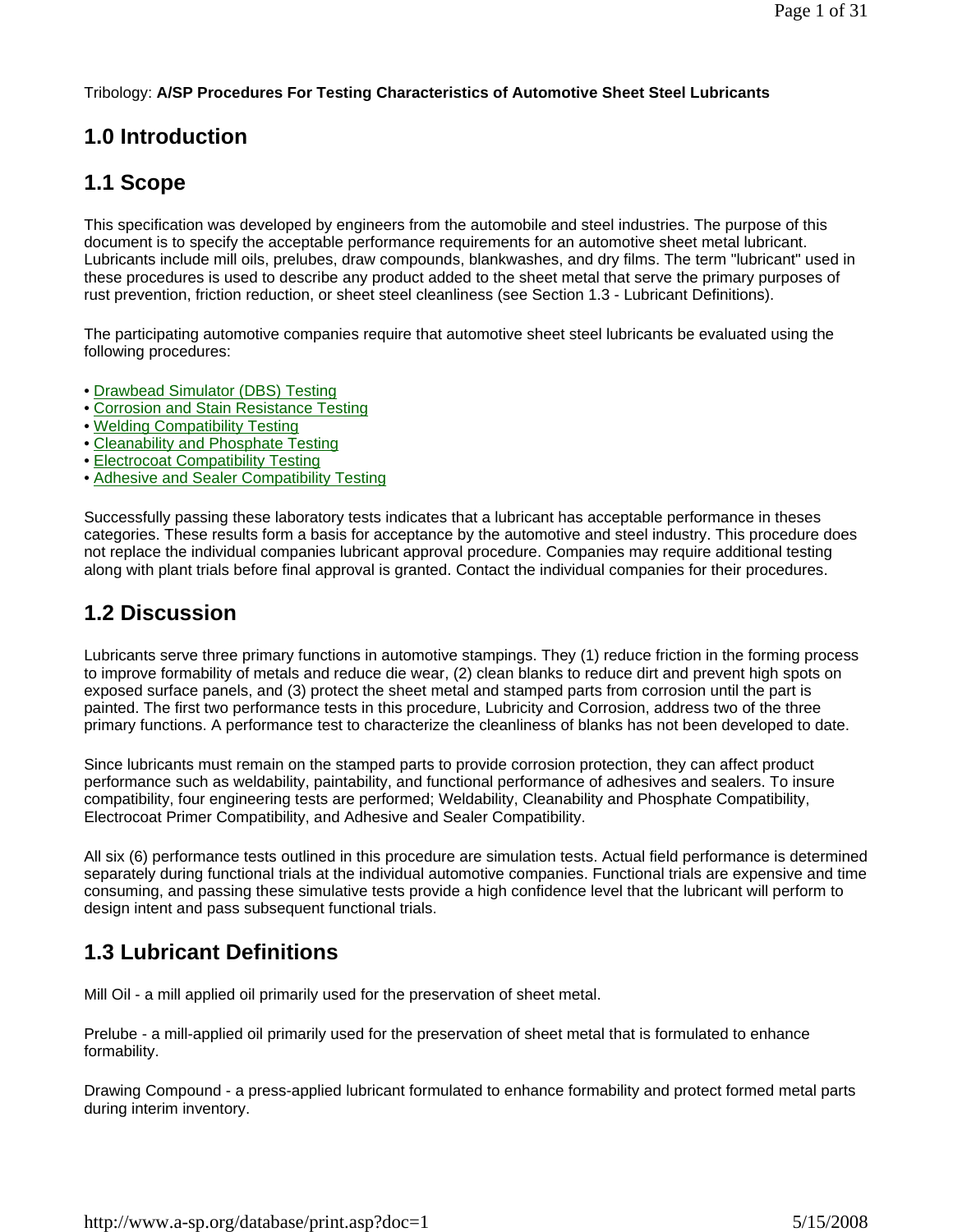Blankwash Compound - a water/oil dilutable compound formulated to clean the blank and enhance formability. It is normally applied via roll coater prior to introduction of the blank into the press.

Dryfilm Lubricant - a solid film lubricant applied to the metal formulated to enhance formability.

Prephosphated - a phosphate surface treatment used together with wet lubricants to enhance formability and corrosion protection

# **2.1 Scope**

This industry preferred test method determines the Coefficient of Friction (COF,  $\mu$ ) for forming lubricants on sheet metal under drawbead conditions. The DBS friction value obtained with this test procedure only represents one test condition; sheet metal pulled through draw beads. The same material, lubricant, and die combination could result in a different friction value under other conditions.

To improve the usefulness of the data and isolate the effect of the lubricant, the forming lubricant shall be tested with and compared to a control lubricant. This comparison with the control lubricant under the same test conditions will allow the user to evaluate the data with minimal concern for laboratory bias due to differences in test equipment and procedures. Usually, the control lubricant will be the predominate lubricant in use and the automotive stamping plants. Contact the customer to determine the control lubricant prior to testing.

### **2.2 Reference Documents**

2.2.1 Nine, H. D., "Drawbead Forces in Sheet Metal Forming, " Mechanics of Sheet Metal Forming: Behavior and Deformation Analysis, Koistinen, D.P and Wang N. M. -ed., Plenum Press, New York, NY, 1978, pp. 179-211.

2.2.2 Nine, H.D., "Testing Lubricants for Sheet Metal Forming," Novel Techniques in Metal Deformation Testing, Wagoner, R.H. -ed., The Metallurgical Society of AIME, Warrendale, PA, 1983, pp. 31-46.

2.2.3 Schey, J.A. and Smith, M.K., "Report of NADDRG Friction Committee on Reproducibility of Friction Tests Within and Between Laboratories," S'E Paper No. 930811, 1993.

# **2.3 General Equipment**

### **2.3.1 Drawbead simulator apparatus**

- 2.3.1.1 Minimum 150 axial stroke actuator
- 2.3.1.2 Minimum 25 mm clamp stroke actuator
- 2.3.1.3 Axial tension load cell
- 2.3.1.4 Clamping compression load cell
- 2.3.1.5 Roller bead fixtures
- 2.3.1.6 Fixed bead fixture
- 2.3.1.7 Sample gripping device

#### **2.3.2 Transducer data recording device (i.e. xy recorder or computer)**

### **2.4 Test Materials**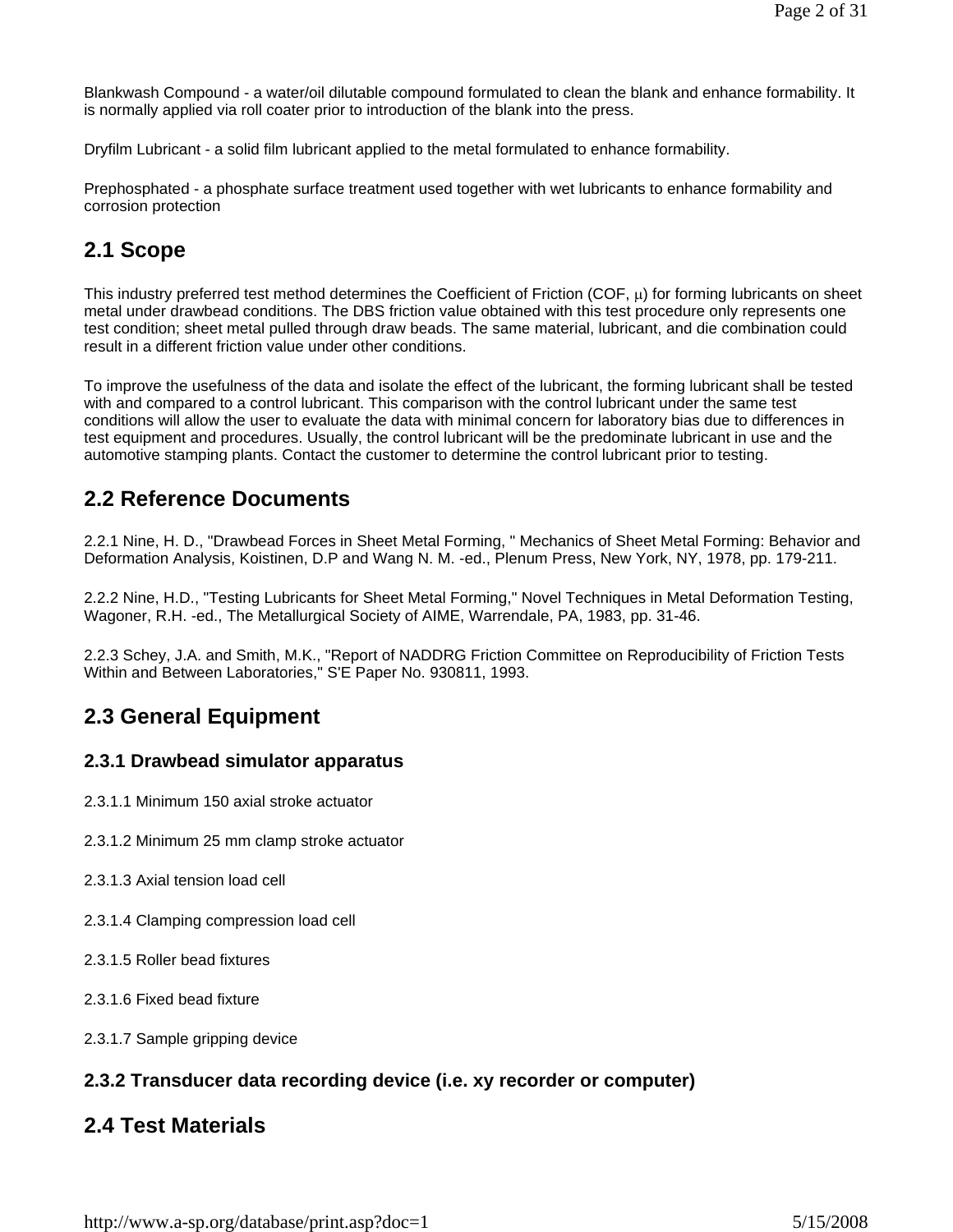2.4.1 Contact customer to determine test panel material. All tests shall be conducted using the same lot of material since sheet thickness and strength affects DBS results. For a complete friction analysis, testing should be performed on the following m

Cold Rolled Steel (uncoated) Hot Dipped Galvanized Electrogalvanized Hot Dipped Zinc Iron Electro Zinc Iron

2.4.2 Two (2) tests shall be performed; one with the test lubricant and one with the control lubricant. Contact customer to determine control lubricants prior to testing.

### **2.5 Test Preparation**

**2.5.1 Panel preparation. Panel preparation steps to be used for control and sheet metal forming lubricant panels follows.** 

#### **2.5.1.1 Cutting samples for sheet steel. Special precautions must be taken to minimize materials thickness variation. Two methods are accepted.**

Longitudinal Cutting Method

Long side of sample shall be cut parallel to material's rolling direction

Obtain a minimum size sheet, 1400 mm long (parallel to rolling direction) and 300 mm wide. Sheet material must be at least 100 mm from the coil edge to minimize effects of gauge crown.

Cut twenty-four (24) samples as shown in Figure 1. Individual sample sizes should be 50 mm (25 mm for some DBS machines) x 350 mm; ten (10) for fixed bead testing [five (5) for control lubricant and five (5) for test lubricant], ten (10)for roller bead testing, and four (4) for fixed bead conditioning [two (2) for control lubricant]. Identify samples with the identification codes on the same side of the metal surface. Deburr all samples.

| Figure 1.<br><b>Rolling Direction</b> |    |                |           |
|---------------------------------------|----|----------------|-----------|
| 1A                                    | ΙB | 1C             | ID        |
| 2A                                    | 2B | $_{2C}$        | 2D        |
| 3A                                    | 3Β | 3C             | 3D        |
| 4A                                    | 4B | 4 <sup>C</sup> | 4D        |
| 5A                                    | 5B | 5C             | 5D        |
| CS                                    | CS | CS             | <b>CS</b> |

Samples A and D are tested with the roller beads.

Samples B are tested with fixed beads using the control lubricant.

Samples C are tested with fixed beads using the test lubricant.

Samples CS are condition strips for fixed bead preparation (Section 2.5.2.5)

Transverse Cutting Method

Long edge of sample should be cut transverse to material's rolling direction.

Obtain a minimum size sheet, 950 mm long (parallel to rolling direction) and 350 mm wide. Sheet material must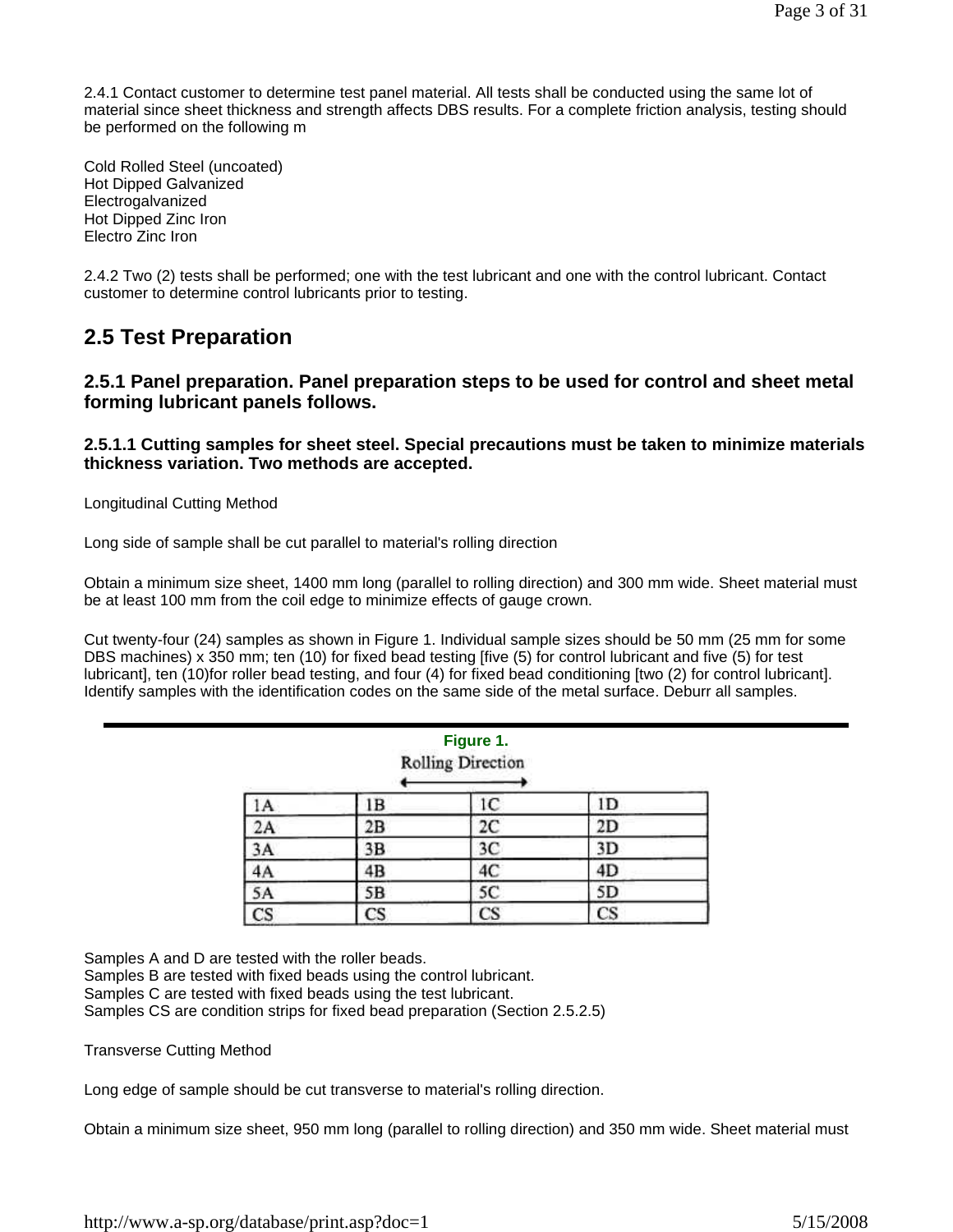be at least 100 mm from coil edge to minimize effects of gauge crown.

Cut nineteen (19) samples as shown in Figure 2. Individual sample sizes should be 50 mm (25 mm for some DBS machines) x 350 mm; ten (10) for fixed bead testing, [five (5) for control lubricant and five (5) for test lubricant], five (5) for roller bead testing, and four (4) for fixed bead conditioning [two (2) for control lubricant and two (2) for test lubricant]. Identify samples with the identification codes on the same side of the metal surface. Deburr all samples.



Figure 2

Samples A are tested with the roller beads.

Samples B are tested with fixed beads using the control lubricant

Samples C are tested with fixed beads using the test lubricant.

Samples CS are condition strips for fixed bead preparation (Section 2.5.2.5)

2.5.1.2 Sheet samples to be tested with the roller beads shall be cleaned with toluene using a clean lint-free cloth followed by a toluene rinse. Do not apply any lubricants to the these samples.

2.5.1.3 Sheet samples to be tested with the fixed beads including fixed bead condition strips shall be prepared in the following manner:

Mill Oil - Follow steps 1,2,4 Pre-lube - Follow steps 1,3,4 Blankwash - Follow steps 1,2,4,5 Press Applied Drawing Compound - Follow steps 1,2,4,5 Dry Film - Test as received Prephosphate - Follow steps 1,2,4 using control mill oil

Step 1 Clean test panels (both sides) with toluene using a clean lint-free cloth, followed by a toluene rinse. Allow solvent to completely evaporate before proceeding to next step.

Step 2 Apply mill oil using #0 draw bar on both sides.

Step 3 Apply prelube using #0 draw bar on both sides.

Step 4 Place panels in a horizontal position. Age for 24 hours at room temperature.

Step 5 Apply blankwash on both sides in excess immediately prior to testing.

#### **2.5.2 Fixed Bead Preparation**

2.5.2.1 Clean the fixed beads with 600 grit emery cloth in the axial direction. If all scratches, etc. are not removed, begin with coarser paper and progress to finer paper until finishing with 600 grit emery cloth. Clean the fixed beads with a clean, c

2.5.2.2 Adjust both the fixed bead and the roller bead clearance (each gap) to metal thickness plus 10% of metal thickness.

2.5.2.3 Adjust the roller guide clearance (on the bead fixture) to metal thickness plus 20% of metal thickness.

2.5.2.4 Coat the fixed beads with a liberal application of the lubricant under test.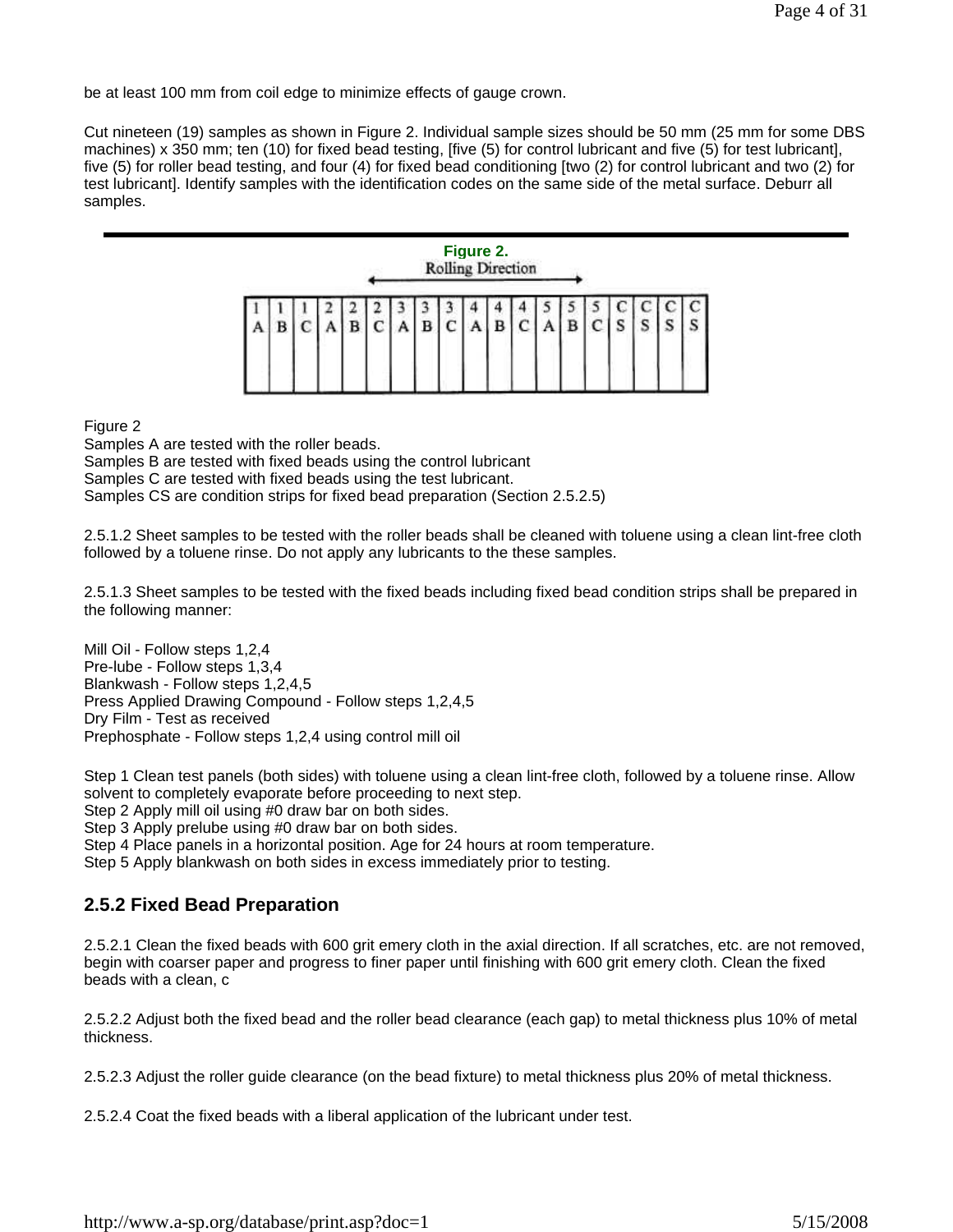2.5.2.5 Run two (2) conditioning strips as prepared in Section 2.5.1.3 with the lubricant under test.

2.5.2.6 Fixed bead preparation must be performed before each set of tests; or, when the lubricant or the material is changed.

#### **2.5.3 Roller Bead Preparation**

2.5.3.1 Remove all scratches and clean the roller as described in 2.5.2.1.

2.5.3.2 Adjust the bead and roller guide clearances as described in 2.5.2.2 and 2.5.2.3

2.5.3.3 Place the specimen through the bead set, center the specimen through the bead set, center the specimen relative to the beads, and clamp with the grips. The stamped side will face the male bead for all metal surfaces to be measured.

2.5.3.4 Roller bead preparation must be performed before each set of pulls or when the material is changed.

### **2.6 Test Procedure**

#### **2.6.1 Draw Bead Simulator Operation**

2.6.1.1 Insert the desired bead set into the test fixture

2.6.1.2 Zero the lpull load and normal load cells.

2.6.1.3 Insert the specimen (the coded side towards the male bead and coded end in the clamping device).

2.6.1.4 Close the bead set until the interleaf distance is reached. This value is equal to the bead diameter (usually 9.5 mm) plus the metal thickness.

2.6.1.5 Pull the stirp through the draw bead simulator. Normal speed is 50 to 100 mm/s.

2.6.1.6 Repeat for the remaining samples

2.6.1.7 Perform fixed bead preparation any time a different lubricant or material is tested.

2.6.1.8 Perform roller bead preparation any time a different material is tested

### **2.7 Evaluation and Results**

#### **2.7.1 Calculating the coefficient of friction (COF)**

2.7.1.1 Obtain the pull load and normal load for each specimen. The load shall be calculated between 5 m and 100 mm. of the pull.

2.7.1.2 Calculating method will depend upon which cutting method is used in Section 2.5.1.1.

#### Longitudinal Cutting Method

Calculate the individual COF using the equation in Section 2.7.1.3 for the control and test lubricant using the four A-D coupons on each of the five tests (1-5). Average the pull forces from the A & D coupons to obtain the roller force for each test. Average the five individual COF values for the control and the five individual COF values for the test lubricant to obtain one COF for the test lubricant and one COF for the control lubricant.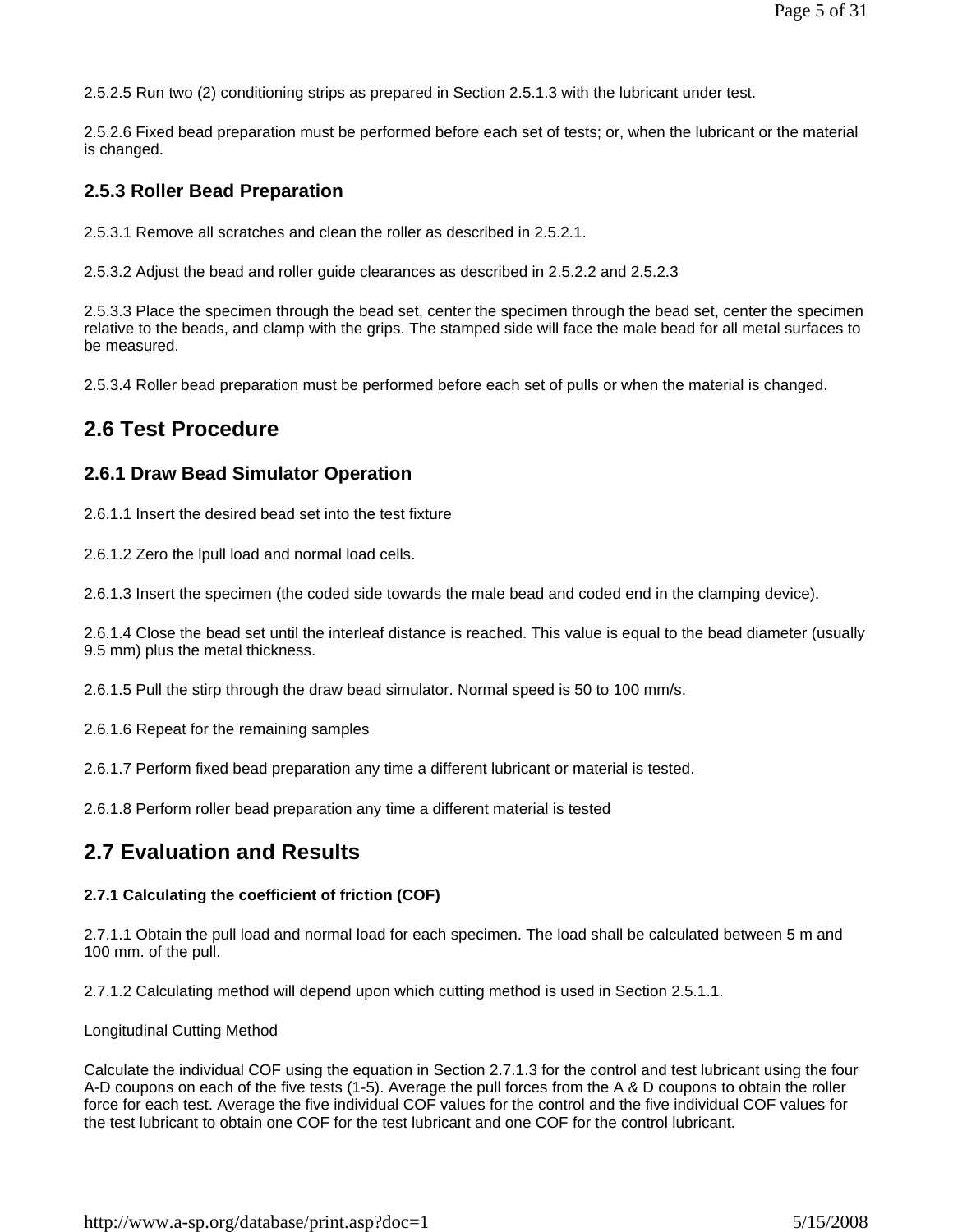Transverse Cutting Method

Calculate the individual COF using equations in Section 2.7.1.3 for the control and test lubricant using the three A-C coupons on each or the five tests (1-5). Average the five individual COF values for the control and the five individual COF values for the test lubricant to obtain one COF for the test lubricant and one COF for the control lubricant.

2.7.1.3 Calculate the Coefficient of Friction as follows:

$$
\mu = \frac{P_f - P_r}{\pi \times N_f}
$$

 $P_f$  is the puling force obtained with the fixed beads P<sub>r</sub> is the pulling force obtained with the roller beads  $N_f$  is the normal force obtained with the fixed beads

# **2.8 Reporting**

#### **2.8.1 The following general information should be reported:**

- 2.8.1.1 Description of drawbead simulator used (picture preferred).
- 2.8.1.2 Fixed and roller bead material
- 2.8.1.3 Sheetmaterial type, coating, gage, source, and mechanical properties
- 2.8.1.4 Cutting Method (i.e. Longitudinal or Transverse)
- 2.8.1.5 Sample size
- 2.8.2 The following information should be reported for each test

#### **2.8.2.1 Gauge of each sample**

- 2.8.2.2 Normal load, pull loads, COF for each test lubricant and control lubricant using chart from Section 2.8.4.
- 2.8.2.3 Force/Pull-length plots for each pull

#### **2.8.3 Report any known deviations from this procedure.**

2.8.3.1 Oil Application: There is some debate over the importance of oil application which will require future studies to understand its effects. Many laboratories currently use paint brushes. Report specific oil application procedure if it deviates fr

2.8.3.2 Bead Preparation: Report deviation or any additional procedures used when preparing the fixed or roller beads.

**2.8.4 Bead Preparation: Report deviation or any additional procedures used when preparing the fixed or roller beads.**

> **Pf - Fixed Bead Pull force Nf -Fixed Bead Normal force**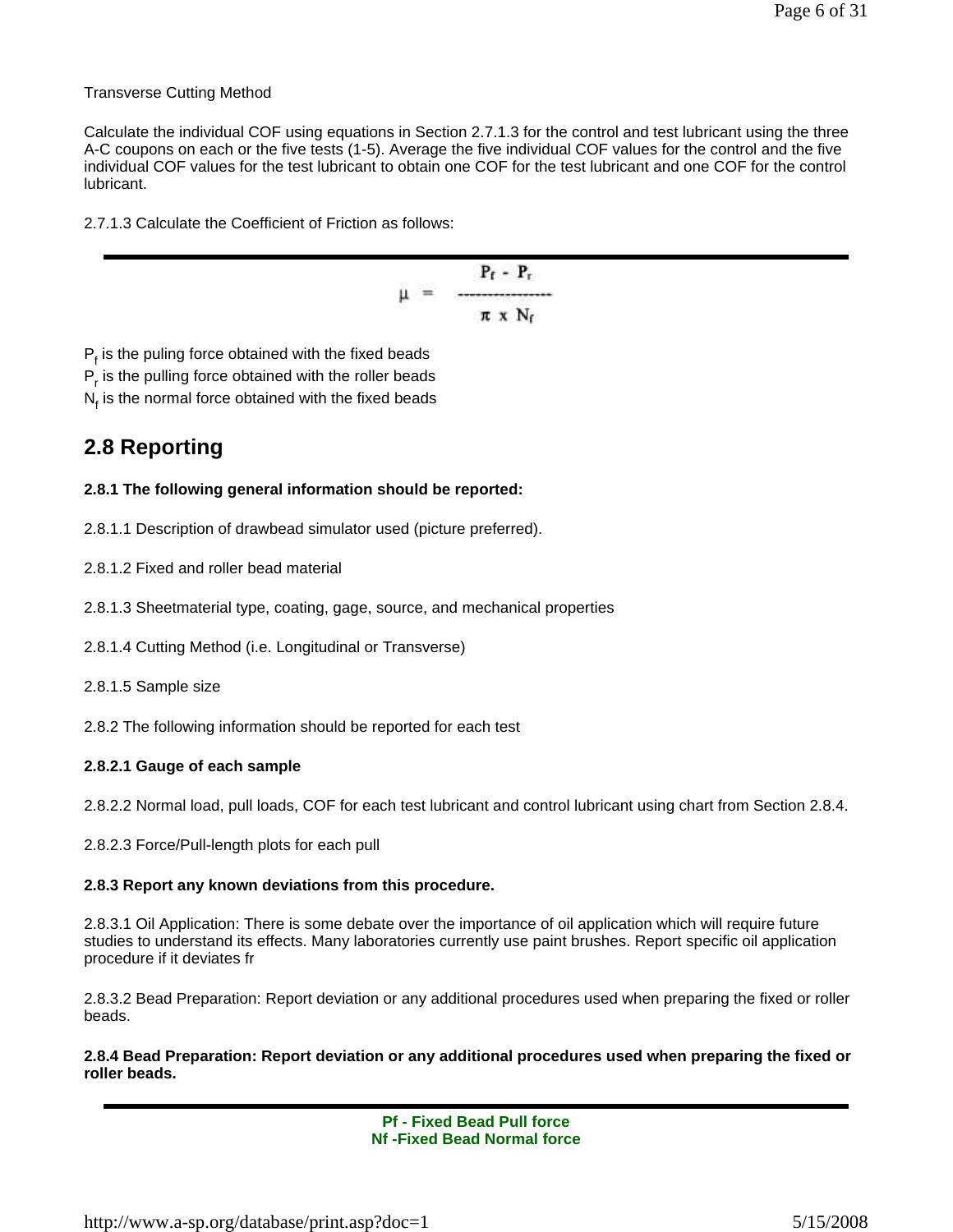| Test           | Р. | Р, | $COF(\mu)$ |
|----------------|----|----|------------|
|                |    |    |            |
|                |    |    |            |
|                |    |    |            |
|                |    |    |            |
|                |    |    |            |
| $\overline{ }$ |    |    |            |

#### **Pr - Roller Bead Pull force Nr - Roller Bead Normal force COF (**μ**) - Calculated coefficient of friction**

# **2.9 Safety**

This standard may involve hazardous materials, operations, and equipment. This standard does not intend to address all the safety problems associated with its use. It is the responsibility of the user of this method to establish appropriate safety and health practices and determine the applicability or regulatory limitations prior to use.

# **3.1 Scope**

This test procedure describes four (4) methods to evaluate the ability of lubricants to prevent corrosion and staining on sheet metal. These methods are applicable for forming lubricants; including mill oils, draw compounds, blank washes, prelubes, and dry films.

3.1.1 TEST METHOD A - Acid Atmosphere. Expose samples to 16 hours of 25 PPM hydrochloric acid.

3.1.2 TEST METHOD B - Condensing Humidity. Expose samples to 10 cycles consisting of 16 hours, 38 degrees C, 100% RH; 8 hours room temperature.

3.1.3 TEST METHOD C - Bake Stain. Expose one (1) set of panels for seven (7) days, 50 degrees C in the horizontal position and expose one (1) set of panels seven (7) days, 50 degrees C, 85% RH in the horizontal position.

3.1.4 TEST METHOD D - Sandwich Test. Expose samples vertically at 50 degrees C, 85% RH, Open one (1) sandwich at 1,2,6, and 12 week intervals.

# **3.2 Reference Standards**

ASTM D10-95, ASTM D414-93, andD2247-94

# **3.3 General Equipment and Test Materials**

3.3.1 Test Chambers. See respective test procedures for equipment required

3.3.2 #0 draw bar and #8 draw bar

3.3.3 Rack capable of holding test panels 15 degrees from vertical with 50 mm space between panels.

- 3.3.4 Toluene
- 3.3.5 Analytical balance
- 3.3.6 Clean lint-free cloth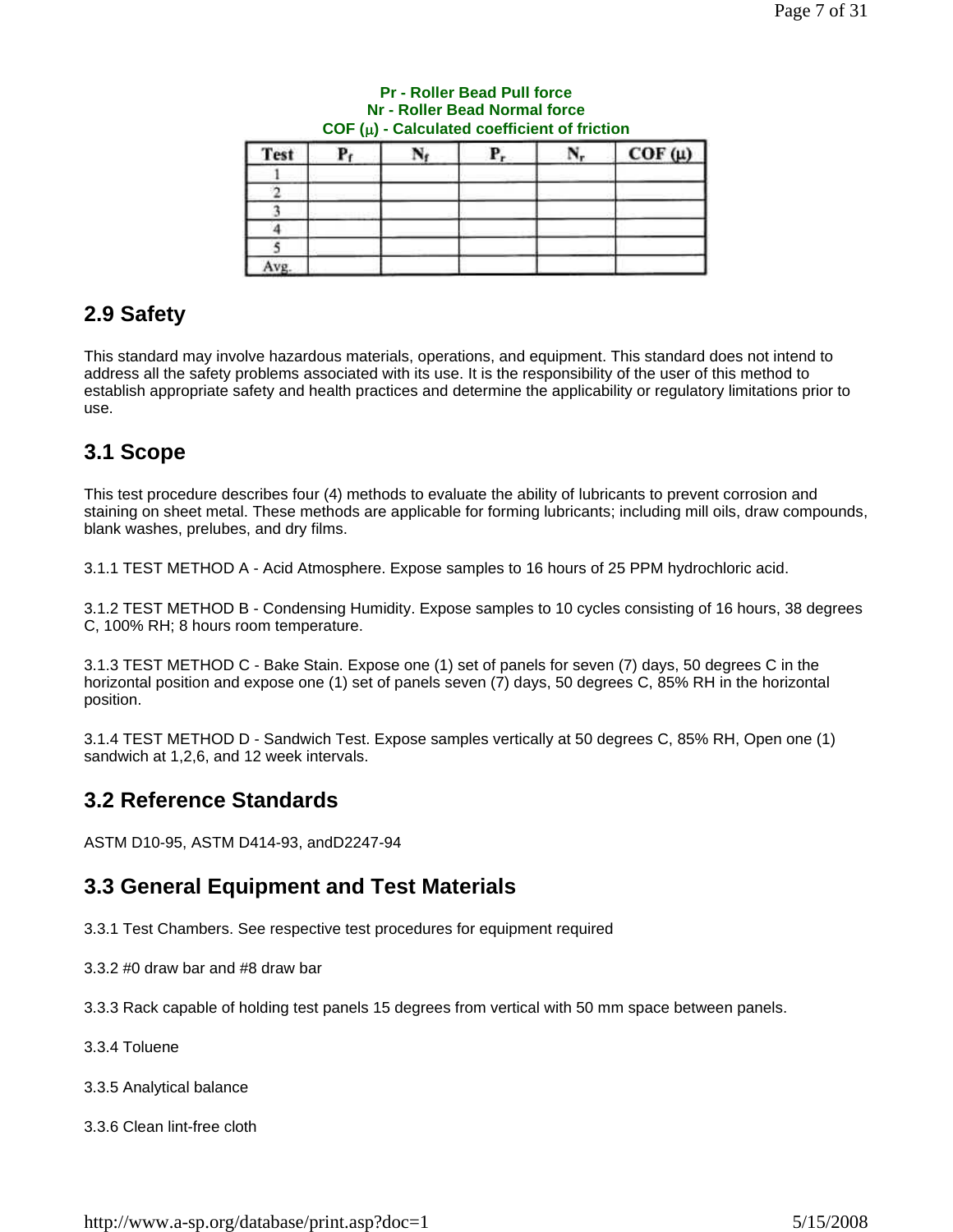3.3.7 Sponge

3.3.8 2 liter beaker or equivalent

3.3.9 Current production phosphate cleaner

3.3.10 Isopropyl alcohol (IPA)

3.3.11 Test Panels: a set consists of one (1) panel of each of the following five (5) substrates.

Cold Rolled Steel Hot Dipped Zinc Iron - A45 Electro Zinc Iron - A45 Electrogalvanized - 60G Hot Dipped Galvanized - 60G min. spangle

3.3.12 Control Lubricants: Contact customer to determine controls prior to initiating testing.

### **3.4 Panel Preparation**

3.4.1 To prepare a mill oil for evaluation follow steps 1, 2, and 6.

3.4.2 To prepare a prelube for evaluation follow steps 1, 3, and 6.

3.4.3 To prepare a draw compound & blankwash for evaluation follow steps 1, 2, 4, 5, and 6.

3.4.4 To prepare a dry film lubricant for evaluation proceed directly to the appropriate test method (no preparation is required).

Step 1 Clean test panels (both sides) using a toluene wipe with the clean lint-free cloth, followed by a Toulon rinse.

Step 2 Apply mil oil using #0 draw bar on one side

Step 3 Apply prelube using #0 draw bar on one side

Step 4 Place panels in a rack 15 degrees from the vertical position. Age for 24 hours at room temperature. Step 5 Coat panel with draw compound (at recommended dilution) using fraw bar #8 over control mil oil. Age horizontally for 45 minutes at room temperature.

Step 6 Place panels in a rack 15 degrees from the vertical position. Allow to age 72 hours at room temperature prior to corrosion test exposure.

Note: Space al panels 50 mm apart on racks. The front panel on each rack should be a protective blank.

#### **3.4.5 Confirm lubricant coating weight by the following:**

3.4.5.1 After lubricant application, weigh the 100 x 150 mm panel to the nearest 0.1 mg on an aalytical balance.

3.4.5.2 Degrease coupon using appropriate technique per Step 1 of Section 3.4.4.

3.4.5.3 Re-weigh the panel to the nearest 0.1 mg.

3.4.5.4 Calculate lubricant coating in g/m2.

Coating Weight = Weight loss

Total Surface Area

# **3.5 Report**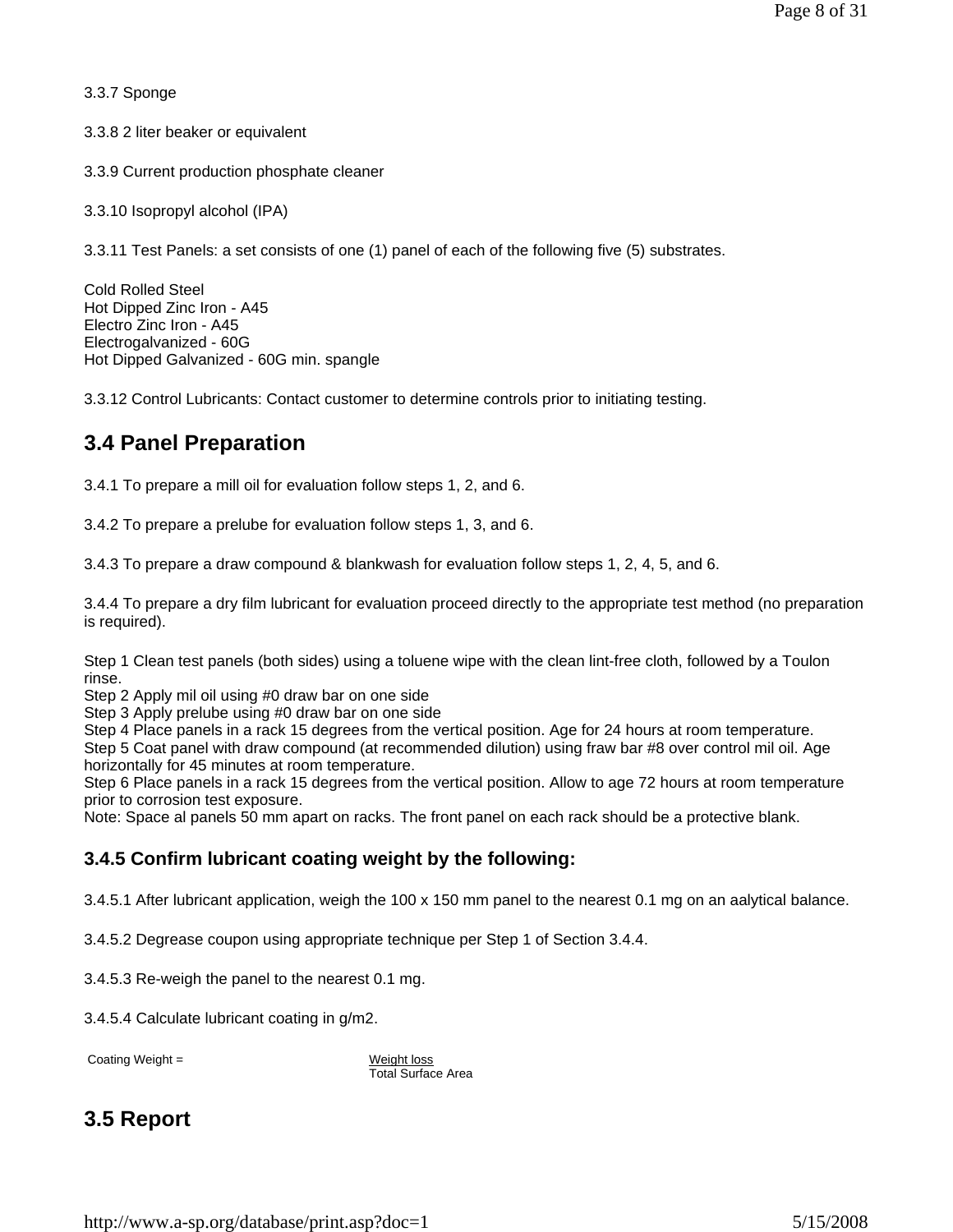3.5.1 Identification and concentration of the test and control lubricants.

3.5.2 Sample preparation and conditioning of test panels.

3.5.3 Test conditions: temperature, humidity, and duration, etc. As applicable to the specific test method.

3.5.4 Lubricant coating weight for each lubricant/substrate combination, reference Section 3.4.5.

3.5.5 Test results, for test and control lubricants, with any additional observations.

### **3.6 Safety**

This standard may involve hazardous materials, operations, and equipment. This standard does not intend to address all the safety problems associated with its use. It is the responsibility of the user of this method to establish appropriate safety and health practices and determine the applicability or regulatory limitations prior to use.

### **3.7 Test Method A - Acid Atmosphere**

#### **3.7.1 Equipment and Test Materials**

3.7.1.1 Six (6) sets of 75 x 125 mm test panels, reference Section 3.3.11

3.7.1.2 Exposure Panels. Four (4) sets of panels [two (2) test lubricants, two (2) control lubricants].

3.7.1.3 Coating Weight Panels. Two (2) sets of panels [One (1) test lubricant, one (1) control lubricant].

3.7.1.4 Control Lubricants. Select control lubricant based on product to be evaluated, reference Section 3.3.12.

3.7.1.5 Large round jar or desiccator, typically either (a) jar, cylindrical, plain, 300 mm O.D 300 mm in height, or (b) Desiccator, body only, 250 mm size.

3.7.1.6 Plexiglas cover 6 mm thick to fit on desiccator.

3.7.1.7 Small Gearmotor, Model CA, 150 to 400 rpm, or equivalent. Available from: Hurst Manufacturing Corporation P.O. Box 326, Princeton, IN 47670

3.7.1.7 NOTE: Gearmotor should be reversible. During operation of test, more uniform results are obtained if the stirring rotor direction is changed about every five (5) minutes. This can be done automatically with an external timer/single pole-double t

3.7.1.8 Plexiglas (4.5 mm or less) sheet and 50 mm of 18mm diameter Plexiglas rod for rotor.

3.7.1.9 Wide mouth dish for HCl, 80mm x 40 mm crystallization dish or equivalent.

3.7.1.10 Eyedropper.

3.7.1.11 Hydrochloric Acid. Reagent grade.

3.7.1.12 Distilled or deionized water less than 10 PPM maximum dissolved solids.

3.7.1.13 Acetone.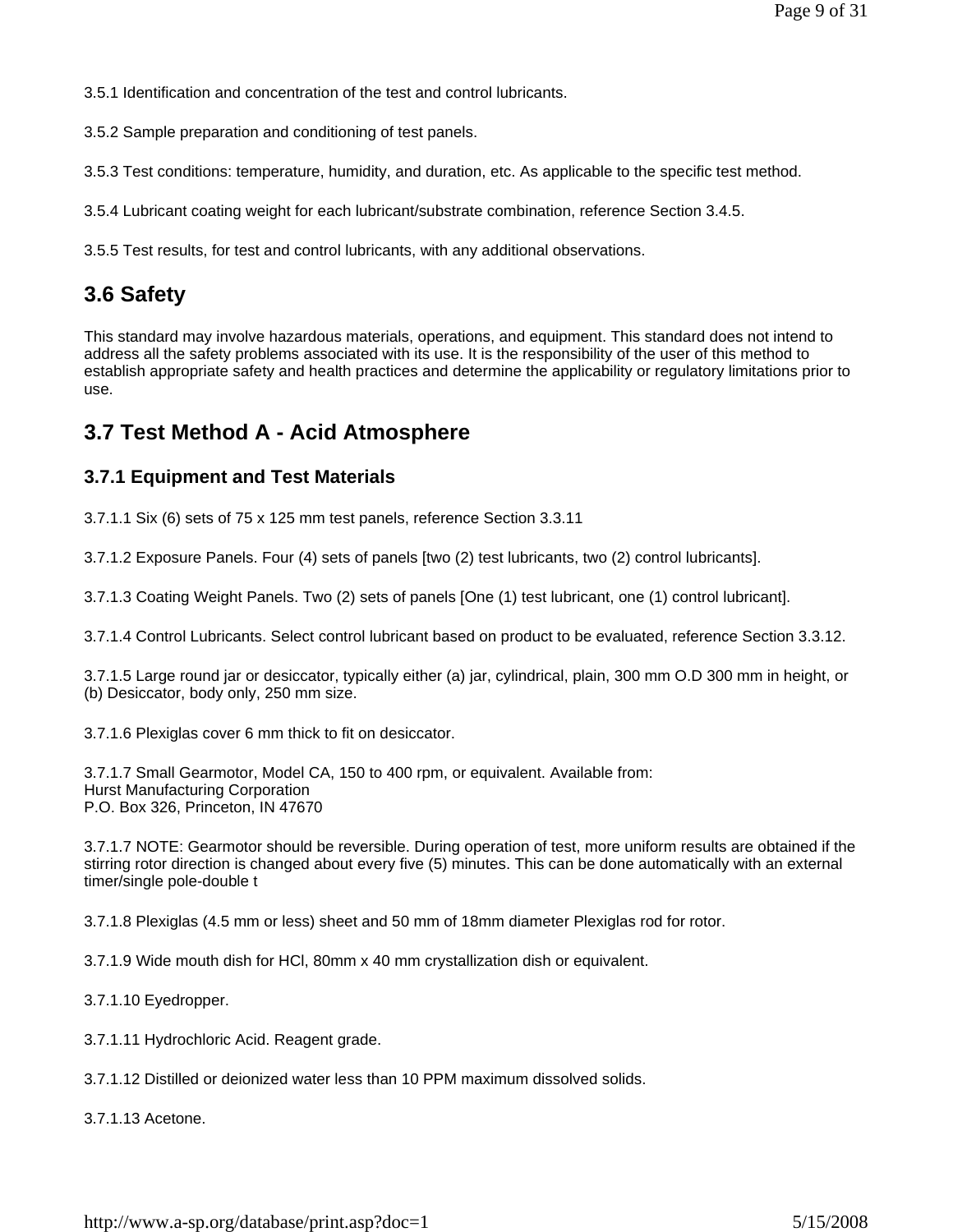### **3.7.2 Test Preparation**

3.7.2.1 Preparation of HCl Solution. To make up a 25 PPM HCl solution, mix reagent grade concentrated HCl acid (36.5-38%), with distilled or deionized water in the proportions below:

Concentration in test chamber: 25 PPM Concentrated Acid: 100 ml Deionized Water: 191 m

3.7.2.2 Test Chamber

A. Add 200 ml of distilled and/or deionized water directly to the bottom of the chamber.

B. Add 50 ml of HCl solution to the beaker and centrally place beaker on the bottom.

C. Replace lid and turn on motor/rotor at least 15 minutes before test panels are inserted in chamber. (The

sample slots should be covered during the equilibration of the test chamber).

D. The acid solution and water in the bottom of the chamber should be changed weekly.

3.7.2.3 Prepare test and control materials, reference Section 3.4.

#### **3.7.3 Test Procedure**

Expose the sample for 16 hours uninterrupted.

#### **3.7.4 Evaluation**

3.7.4.1 Evaluate lubricant coating weight for each lubricant/substrate combination, reference Section 3.4.5.

3.7.4.2 Post Cleaning. After testing, clean panels by lightly rubbing with a sponge dipped in current production phosphate cleaner at recommended concentration. Rinse with tap water, deionized water, and isopropyl alcohol (IPA).

3.7.4.3 Evaluate degree of corrosion (red or white) using both unaided eye and 600x magnification.

| $NONE =$    | No change                                 |
|-------------|-------------------------------------------|
| $SLIGHT =$  | Barely observable with normal examination |
| $MODERATE=$ | Modest change, readily noticeable         |
| SEVERE=     | Very obvious change                       |

3.7.4.4 Acceptance criteria (pass/fail) is based on the performance of the test lubricant as compared to the control lubricant.

# **3.8 Test Method B - Condensing Humidity**

#### **3.8.1 Testing Equipment and Materials**

3.8.1.1 Eight (8) sets of 100 x 150 mm test panels, reference Section 3.3.11.

3.8.1.2 Exposure Panels. Six (6) sets of panels [three (3) test lubricant, three (3) control lubricant].

3.8.1.3 Coating Weight Panels. Two (2) sets of panels [one (1)test lubricant, one (1) control lubricant].

3.8.1.4 Select control lubricant based on product to be evaluated, reference Section 3.3.12

3.8.1.5 Humidity Cabinet. Capable of maintaining 38 degrees C, 100% RH. Reference ASTM D224.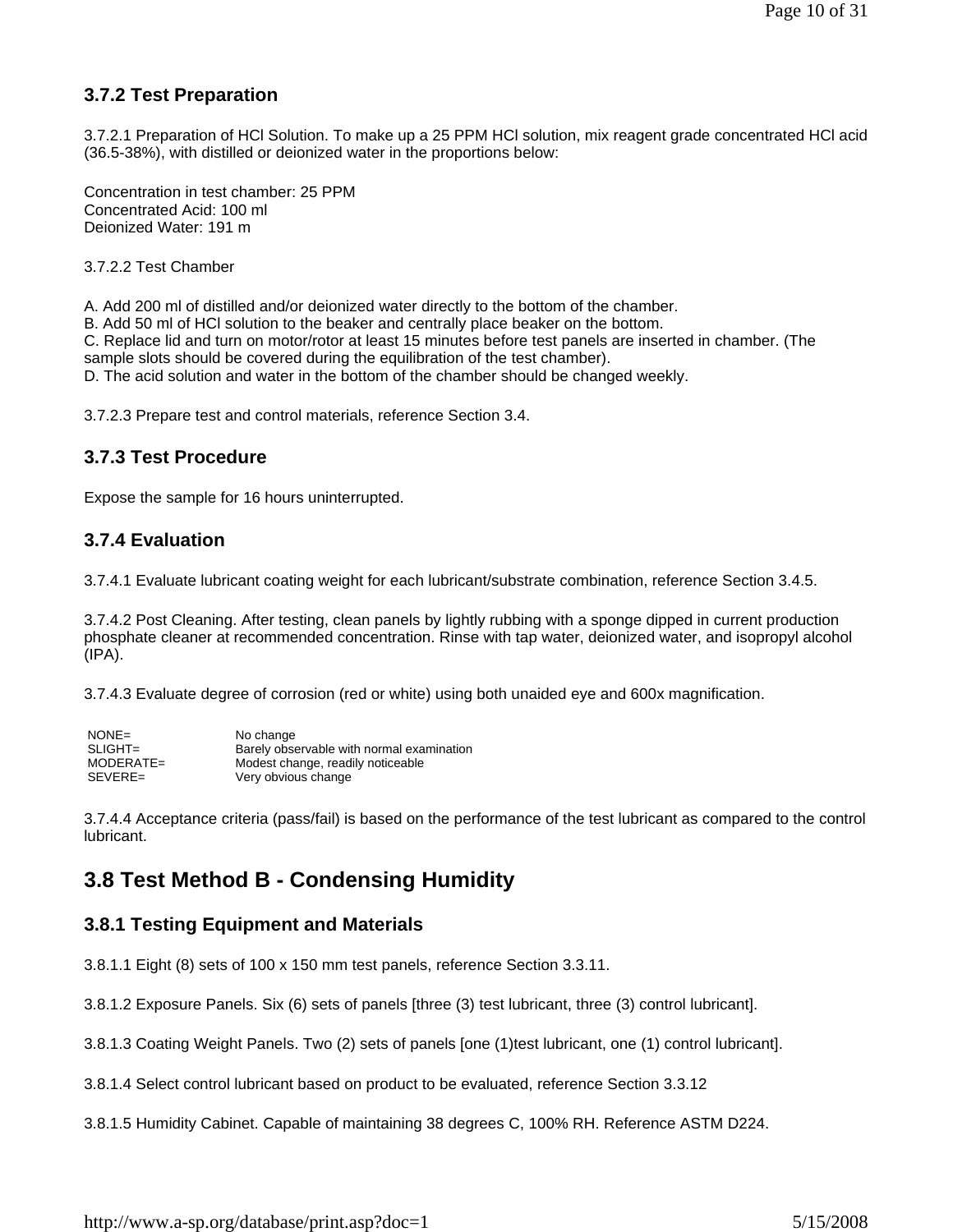### **3.8.2 Test Preparation**

Prepare test and control materials, reference Section 3.4.

#### **3.8.3 Test Procedure**

Place samples in a rack 15 degrees from vertical. Expose samples to 10 cycles consisting of 16 hours, 38 degrees C, 100 RH; 8 hours room temperature.

### **3.8.4 Evaluation**

3.8.4.1 Evaluate lubricant coating weight for each lubricant/substrate combination, reference Section 3.4.5.

3.8.4.2 Evaluate after each cycle for occurrence of pinpoint corrosion spots. Count and record the number of spots.

3.8.4.3 At the conclusion of 10 cycles, lightly rub panels with a sponge dipped in current production phosphate cleaner at recommended concentration. Rinse with tap water, deionized water and isopropyl alcohol. Evaluate as per Section 3.8.4.2.

3.8.4.4 Acceptance criteria (pass/fail) is based on the performance of the test lubricant as compared to the control lubricant.

### **3.9 Test Method C - Bake Stain**

#### **3.9.1 Equipment and Test Materials**

3.9.1.1 Six (6) sets of 100 x 150 mm test panels, reference Section 3.3.11

3.9.1.2 Exposure Panels. Four (4) sets of panels [two (2) test lubricants, two (2) control lubricant].

3.9.1.3 Coating Weight Panels. Two (2) sets of panels [one (1) test lubricant, one (1) control lubricant].

3.9.1.4 Control Lubricants: Select control lubricant based on product to be evaluated, reference Section 3.3.12

3.9.1.5 Air Circulating Humidity Cabinet. Capable of maintaining 50 degrees C, 85RH.

3.9.1.6 Air Circulating Oven, Capable of maintaining 50 degrees C.

3.9.1.7 Eye dropper.

#### **3.9.2 Test Preparation**

Prepare test and control lubricants as follows:

**3.9.2.1 For mill oil or prelube evaluation dip lower one-half of panel in mill oil or draw compound. Place sample horizontal and using an eyedropper apply a 25 to 50 mm diameter puddle overlapping the dipped and bare area of the panel.** 

#### **3.9.2.2 For draw compound evaluation:**

3.9.2.2.1 Procedure A - Coat lower one-half of panel with control mill oil, reference Section 3.4.4, Steps 1, 2, and 4. Dip lower one-half of panel in draw compound. Place sample horizontal and using an eyedropper apply a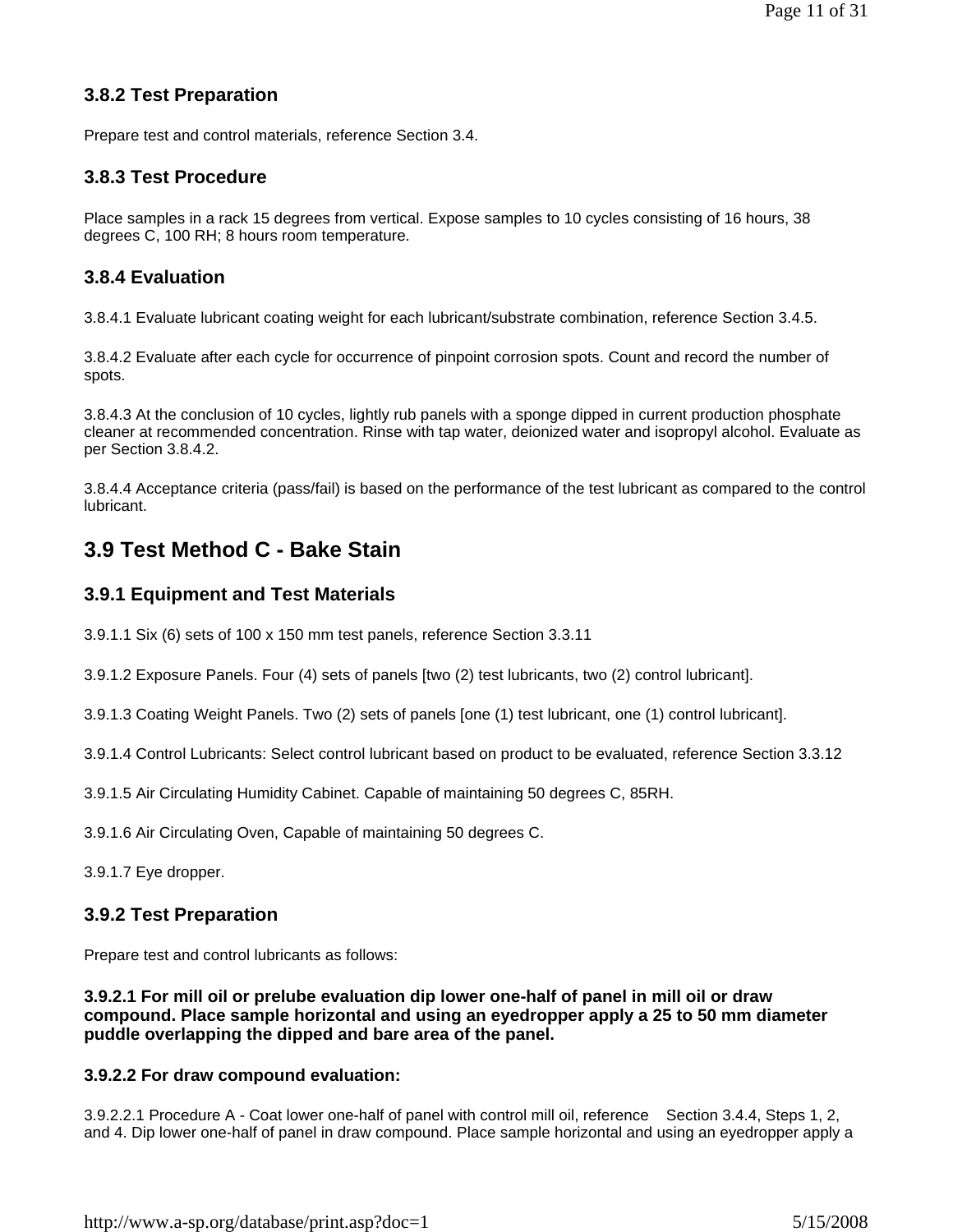25 to 50 mm diameter puddle overlapping the dipped and bare area of the panel.

3.9.2.2.2 Procedure B - Dip lower one-half of panel in draw compound. Place sample horizontal and using an eyedropper apply a 25 to 50 mm diameter puddle overlapping the dipped and bare area of the panel.

3.9.2.2.3 NOTE: Confirm appropriate test preparation procedure prior to initiating tests with the requesting materials engineer.

#### **3.9.3 Test Procedures**

3.9.3.1 Oven: Place one set of test panels in oven and bake for seven (7) days at 50 degrees C in horizontal position.

3.9.3.2 Humidity Chamber: Place the other set of panels in humidity chamber at 50 degrees C, 85% RH for seven (7) days in horizontal position.

#### **3.9.4 Evaluation**

3.9.4.1 Evaluate lubricant coating weight, reference Section 3.4.5. Report coating weight for each lubricant/substrate combination.

3.9.4.2 Post Cleaning. After testing, clean panels by lightly rubbing with a sponge dipped in current production phosphate cleaner at recommended concentration. Rinse with tap water, deionized water and IPA.

3.9.4.3 Evaluate stain severity and appearance.

- 1. No change
- 2. Lighter or darker than background
- 3. Uniform
- 4. Peripheral ring (around puddled area)
- 5. Spots
- 6. Blotchy

3.9.4.4 Acceptance criteria (pass/fail) is based on the performance of the test lubricant as compared to the control lubricant.

### **3.10 Test Method D - Sandwich Test**

3.10.0.1 Mill applied lubricants require testing for 12 weeks. These include mill oils, prelubes, prephosphates, and dry films.

3.10.0.2 Press applied lubricants require testing for 6 weeks. These include drawing compounds and blankwashes.

#### **3.10.1 Equipment and Test Materials**

3.10.1.1 Press applied lubricants require testing for 6 weeks. These include drawing compounds and blankwashes.

Mill applied lubricants - Eighteen (18) sets Sixteen (16) sets for exposure Eight (8) for test lubricant Eight (8) for control lubricant Two (2) sets for coating weight measurement One (1) for test lubricant One (1) for control lubricant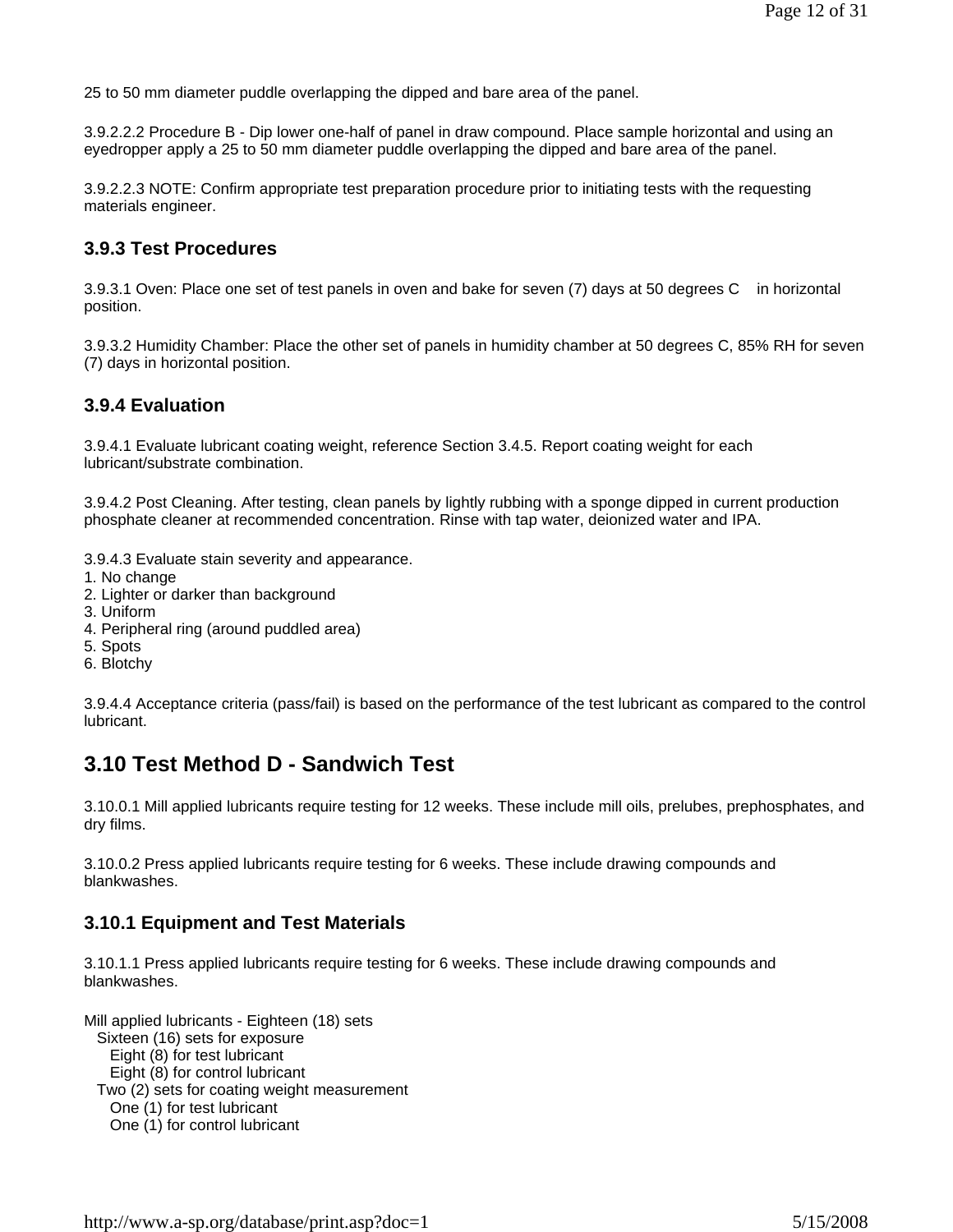Press applied Lubricants - Fourteen (14) sets Twelve (12) sets for exposure Six (6) for test lubricant Six (6) for control lubricant Two (2) sets for coating weight measurement One (1) for test lubricant One (1) for control lubricant

3.10.1.4 Control Lubricants. Select control lubricant based on product to be evaluated, reference Section 3.3.12.

3.10.1.5 Air Circulating Humidity Cabinet. Capable of maintaining 50 degrees C, 85%RH

3.10.1.6 Paper clips.

#### **3.10.2 Test Preparation**

3.10.2.1 Prepare test and control materials, reference Section 3.4.

3.10.2.2 Sandwich two (2) panels each (3 assemblies for mill applied lubricants and 4 assemblies for press applied lubricants) with coated sides together, fastening with four (4) paper clips to ensure contact along the entire panel surface.

#### **3.10.3 Place samples in a rack 15 degrees from vertical. Expose to 50 degrees C, 85% RH.**

3.10.3.1 Open one sandwich per test combination at the expiration of 1, 2, 6, and 12 weeks for mill applied lubricants and at the expiration of 1, 2, 6 weeks for press applied lubricants.

3.10.3.2 Post Cleaning. After testing, clean panels by rubbing lightly with a sponge dipped in current production phosphate cleaner at recommended concentration. Rinse with tap water, deionized water and IPA.

3.10.3.3 Evaluation

#### **3.10.4 Test Procedure**

3.10.4.1 Evaluate lubricant coating weight, reference Section 3.4.5. Report coating weight for each lubricant/substrate combination.

3.10.4.2 Evaluate percent of rust per ASTM D610. Rate obvious white or red rust seen by the naked eye based on the following scale: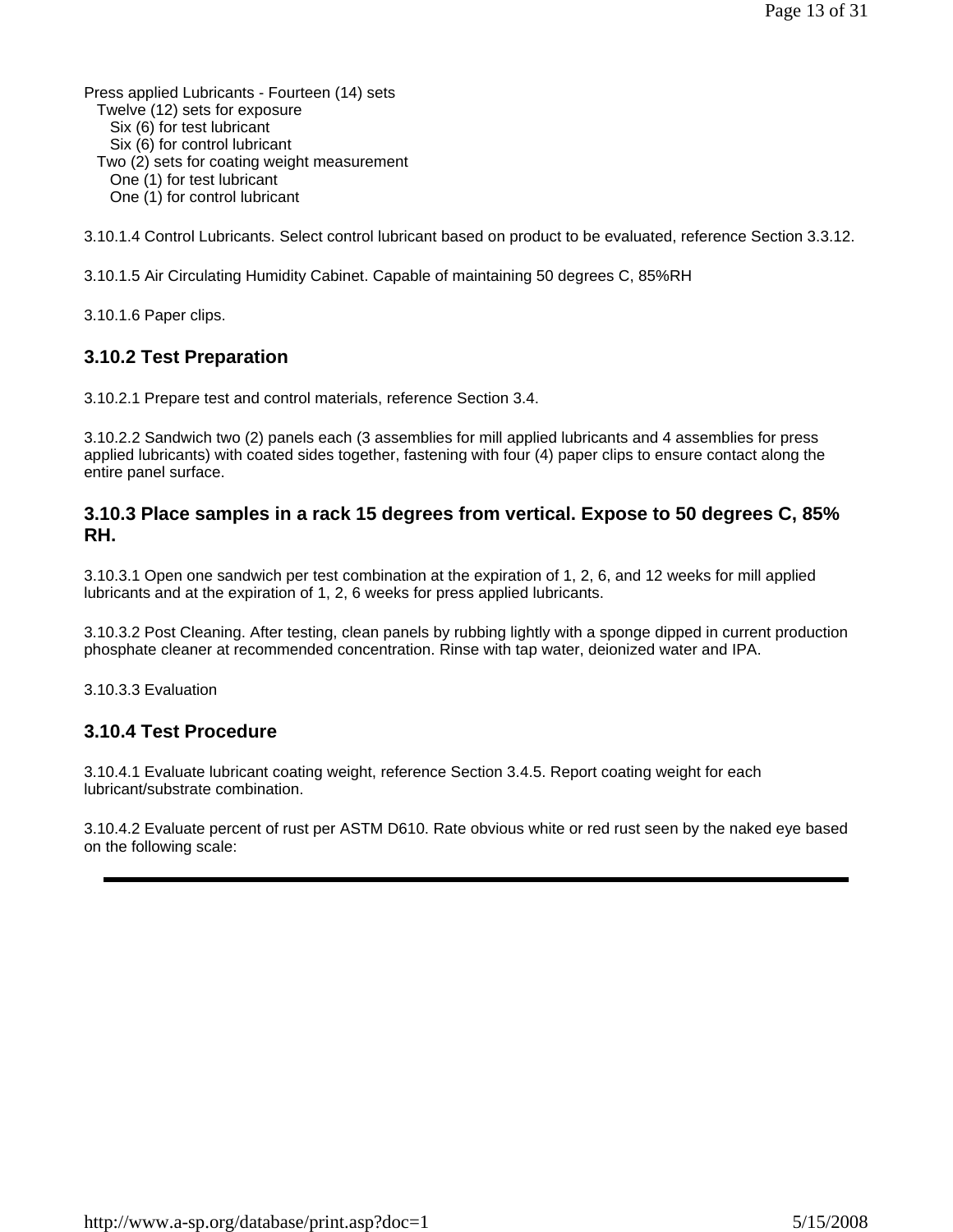| <b>RUST</b><br>Grades   | <b>DESCRIPTION</b>                                     | <b>ASTM-SSPC</b><br>Photo Standards |
|-------------------------|--------------------------------------------------------|-------------------------------------|
| 10                      | no rusting or less than 0.01%<br>of surface rusted     | unnecessary                         |
| 9                       | minute rusting, less than<br>0.03% of surface rusted   | No.9                                |
| $\overline{\mathbf{8}}$ | few isolated rust spots $< 0.1\%$<br>of surface rusted | No. 8                               |
| $\overline{7}$          | few isolated rust spots <0.3%<br>of surface rusted     | None                                |
| 6                       | extensive rust spots but <1%<br>of surface rusted      | No. 6                               |
| 5                       | rusting to the extent of 3% of<br>surface rusted       | none                                |
| 4                       | rusting to the extent of 10% of<br>surface rusted      | No. 4                               |
| 3                       | approximately one sixth of the<br>surface rusted       | none                                |
| $\overline{\mathbf{2}}$ | approximately one third of the<br>surface rusted       | none                                |
| 1                       | approximately one half of the<br>surface rusted        | none                                |
| $\theta$                | approximately 100% of the<br>surface rusted            | unnecessary                         |

3.10.4.3 Acceptance criteria: (pass/fail) is based on the performance of the test lubricant as compared to the control lubricant.

### **4.1 Scope**

This procedure describes a resistance spot welding Current Break-Through Screening Test designed to determine the effect that a lubricant ("fresh" and "aged") has on the initiation of weld current flow during welding. If the lubricant increases the contact resistance of the sheet surface significantly, difficulties in initiating current flow can be encountered. This could lead to inadequate nugget development or no weld at all, depending on how much of the weld time is required to break through the resistive coating. Such a condition is not acceptable for production conditions because it can lead to discrepant or no welds.

These lubricants would include mill oils, pre-lubes, drawing compounds, blankwash lubricants, tapping fluids, dry film lubricants, prephosphate and others specified by the customer.

This weldability test is a screening test only. Therefore, automotive and steel companies may require additional specific weldability testing prior to the lubricant's approval with respect to weldability.

### **4.2 Reference Document**

#### **4.2.1 1. A/S P Weld Quality Test Method Manual, Rev. No. 1, 10/31/97, Auto/Steel Partnership, 1997.**

### **4.3 Equipment**

The resistance spot welding Current Break-Through Screening Test is conducted with equipment described in Section 6 of the Auto/Steel Partnership (A/S P) Weld Quality Test Method (WQTM) Manual (Ref. 1).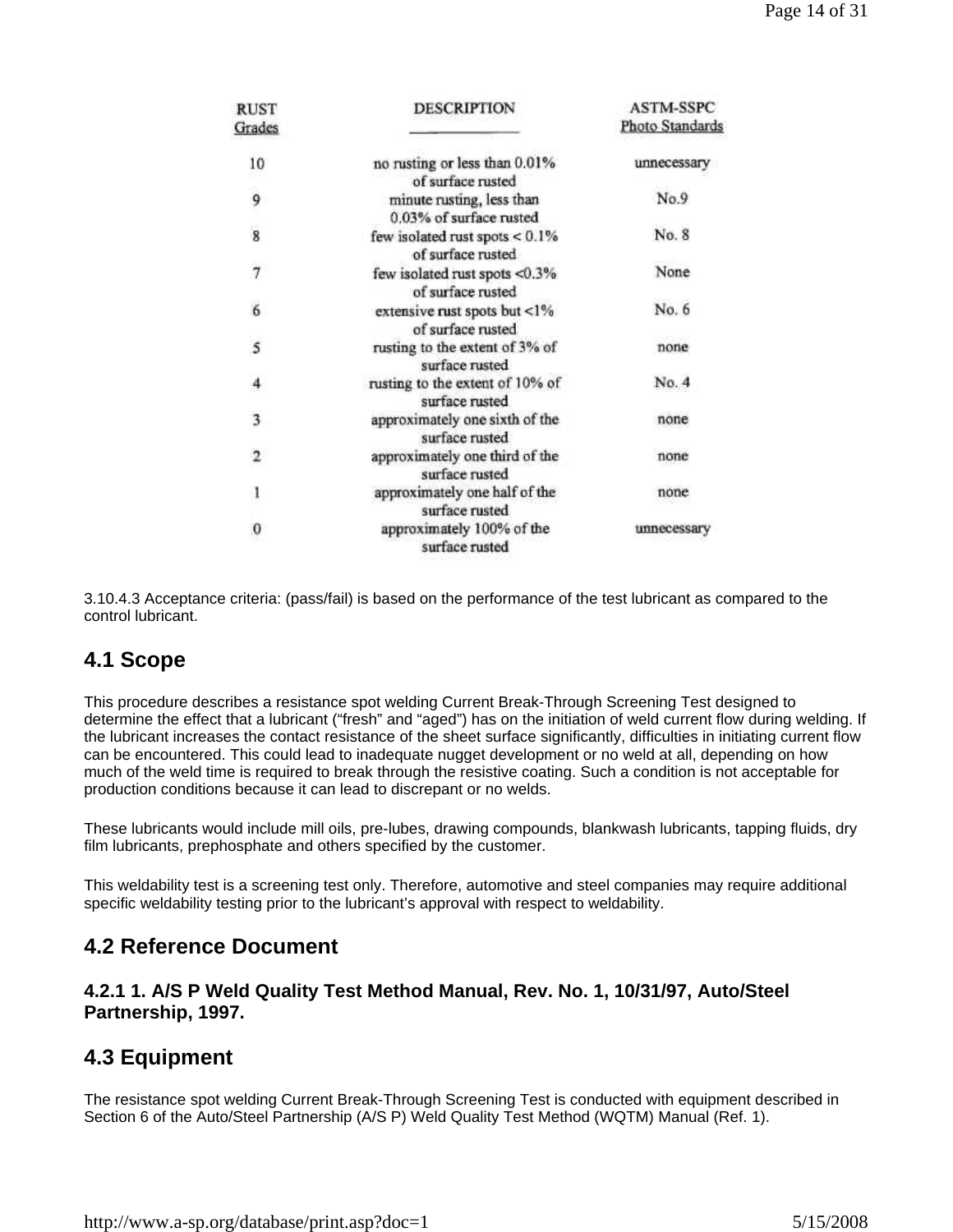The welding electrodes are:

• Type 2 as shown in Appendix A of the A/S P WQTM Manual when testing a "wet" lubricant, or

• The type specified in Table 5.2 (Welding Parameters) of the A/S P WQTM Manual depending on sheet thickness if testing a "dry" lubricant.

### **4.4 Testing Materials**

#### **4.4.1 Definitions**

4.4.1.1 Peel Test Coupon- a coupon, cut from a coupon strip (see Figure 3.4.3.a in the A/S P WQTM Manual) in accordance with Table 3.1.1 (see A/S P WQTM Manual) with its length parallel to the direction of rolling. They are used to make up a peel test sa

4.4.1.2 Peel Test Sample- A lap-joint test sample, composed of two peel test coupons having a specified overlap and standard size, used to perform the Weld Current Break-Through Tests.

4.4.1.3 Wet Lubricants- Mill oils, pre-lubes, drawing compounds, blankwash lubricants, and tapping fluids are all considered to be "wet" lubricants in this screening test.

4.4.1.4 Dry Lubricants- Dry film lubricants and prephosphates are considered to be "dry" lubricants in this screening test.

#### **4.4.2 Peel Test Coupons for "Wet" Lubricant Testing**

Material for the peel test coupons described below should be customer approved galvanneal and galvanized steel with approved mill oil.

The following dimensions are specified in Section 3 of the A/S P Weld Quality Test Method (WQTM) Manual . Peel test coupons should be sheared and labeled as per sections 3.3 through 3.6 of the A/S P WQTM Manual (Section 3.4.4 is not applicable).

0.80 mm through 0.89 mm material thickness range-Hot Dipped Galvanneal (45A/45A), 30mm x 100mm; approximately 172 coupons

0.80 mm through 0.89 mm material thickness range-Hot Dipped Galvanized (60G/60G), 30mm x 100mm; approximately 172 coupons

These peel test coupons will be used for:

- Assembling control peel test samples, and
- Preparing peel test samples with the lubricant under test.

Refer to Table 4.1 to determine the number of coupons required for the various sections of the Weld Current Break-Through Test.

### **4.4.3 Peel Test Coupons for "Dry" Lubricant Testing**

The dry lubricant will be tested as received. This dry film lubricant should have been applied over a customer approved steel (referred to as substrate). The control should be substrate from the same coil(s) used to produce the dry lubricant.

Depending on sheet thickness, the dimensions for the control and dry lubricant peel test coupons are specified in Section 3 of the A/S P WQTM Manual. These coupons should be sheared and labeled as per sections 3.3 through 3.6 of the A/S P WQTM Manual (Section 3.4.4 is not applicable).

Refer to Table 4.1 to determine the number of coupons required for the various sections of the Weld Current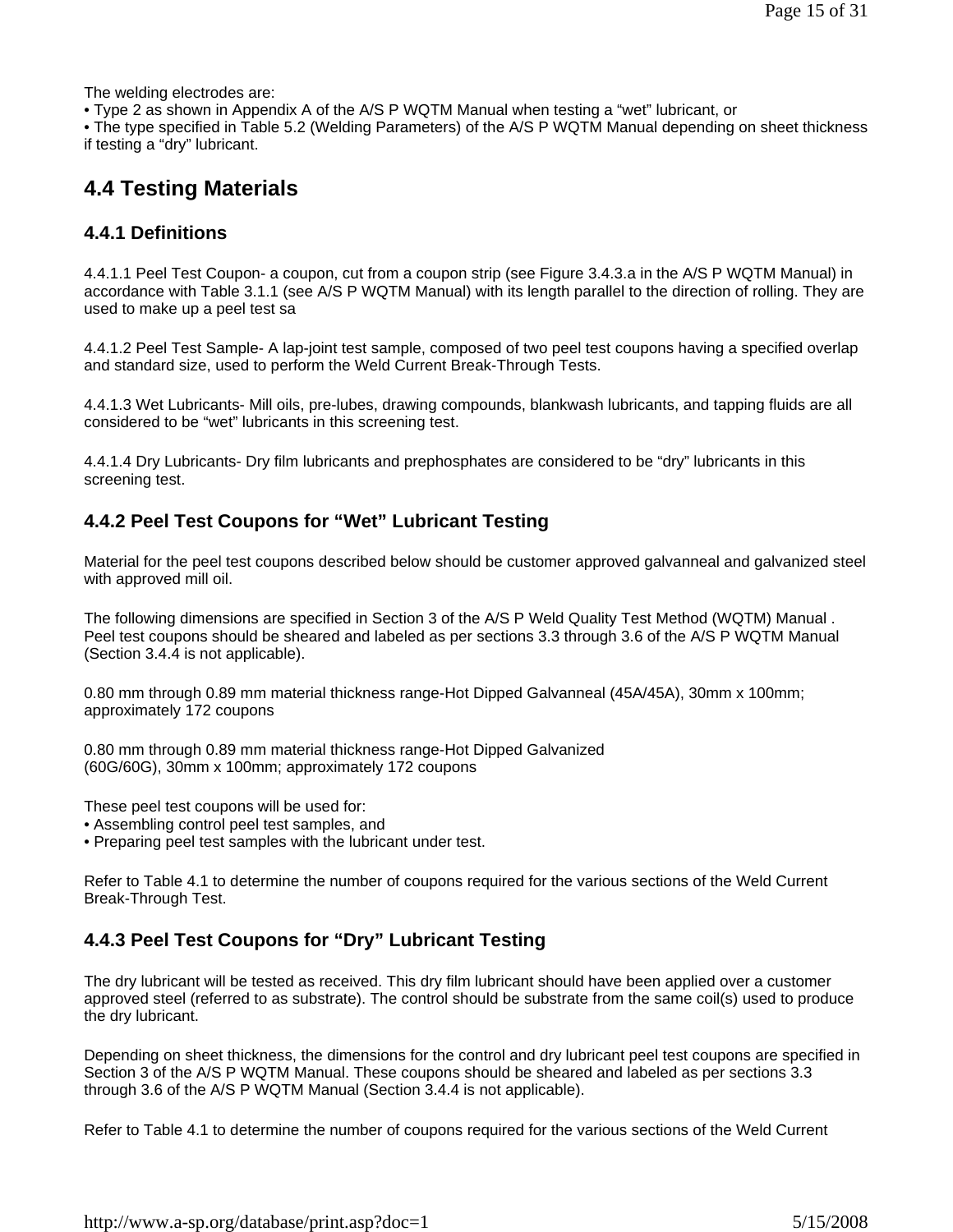Break-Through Test.

#### **4.4.4 Lubricant**

The lubricant supplier shall furnish a statement that the lubricant to be tested is representative of the manufacturing method and composition of that which will be supplied for production material. Dilution ratios, and other lubricant specifications required by the customer shall be recorded on a form which must be attached to the test report.

| <b>Reference</b><br><b>Section</b> | <b>Description</b>                                  | <b>Wet Lubricant</b><br>Galvanneal | Wet Lubricant<br>Galvanized | Dry<br>Lubricant |
|------------------------------------|-----------------------------------------------------|------------------------------------|-----------------------------|------------------|
| 4.6.1.5                            | <b>ICBT</b> Determination                           |                                    |                             |                  |
|                                    | Initial Weld (w/o lube)                             | 2                                  |                             |                  |
|                                    | Procedure a,b (w/o lube)                            | $-40^{(1)}$                        | $-40^{(1)}$                 | $-40^{(1)}$      |
| 4.6.1.6                            | <b>Weld Current Break</b><br><b>Through Samples</b> |                                    |                             |                  |
| 4.6.1.6.1                          | 5 Control Samples (w/o lube)                        | 10                                 | 10                          | 10               |
| 4.6.1.6.2                          | 10 Test Samples (w lube)                            | 20                                 | 20                          | 20               |
| 4,6,1,6,3                          | 4T Weld - Control (w/o lube)                        | 4                                  | 4                           |                  |
| 4.6.1.6.4                          | 4T Weld - (w/lube)                                  | 4                                  | 4                           |                  |
| 4.6.1.6.5                          | 3T Weld - Control (w/o lube)                        | 3                                  | ٩                           |                  |
| 4.6.1.6.6                          | 3T Weld (w/lube)                                    | 3                                  | ٩                           | 3                |
|                                    | <b>Total for Fresh Lubricant</b>                    | 86                                 | 86                          | 86               |
|                                    | <b>Total for Aged Lubricant</b>                     | 86                                 | 86                          | 86               |
|                                    | <b>Total Coupons Required</b>                       | 172                                | 172                         | 172              |

Notes: (1) This provides for 20 samples - more or less may be required.

# **4.5 Test Preparation**

### **4.5.1 Peel Test Coupon Preparation with Lubricant**

Peel Test Coupons to be tested with lubricant shall be prepared in the following manner depending on which lubricant is being tested:

Mill Oil- Follow steps 1 and 2. Pre-lube- Follow steps 1 and 2. Drawing Compound- Follow step 2. Blankwash- Follow step 2. Tapping Fluid- Follow step 2. Dry Film- Test as received. For aging, see Section 4.5.3 below. Prephosphate- Test as received. For aging, see Section 4.5.3 below.

Step 1: Clean both sides of peel test coupon with toluene using a clean lint-free cloth, followed by a toluene rinse.

Step 2: Apply lubricant as described in Section 4.5.2 below.

### **4.5.2 "Wet" Lubricant Application**

Since the peel test coupons will require lubricant application on both sides, it will be necessary to support both ends of the coupons such that their bottom side will be off the work surface after coating with lubricant. One possibility is to use various sizes and lengths of angle iron to accomplish this.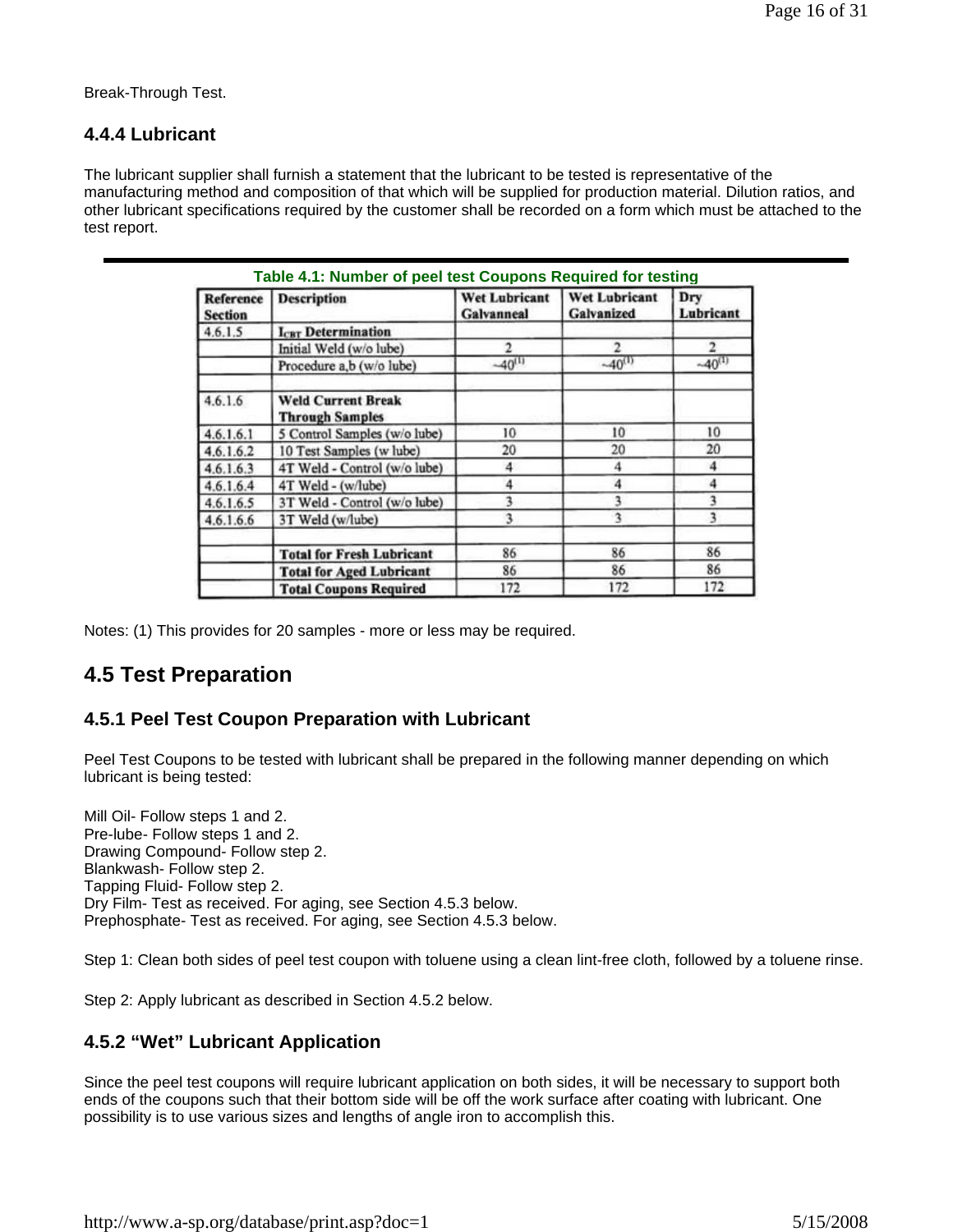Place the peel test coupons flat with both ends supported off the work surface. The top surface ID mark should be facing up. Using a pipette, transfer two(2) ml of lubricant that has been thoroughly mixed, to the top surface of the required number of peel test coupons. Spread the lubricant out evenly over the top surface of each peel test coupon using an index finger (the use of a latex glove is highly recommended). Age horizontally for 1 hour at room temperature. After 1 hour, examine the peel test coupons. If local puddling or streaking of the lubricant has occurred, spread it out evenly over the top surface of the peel test coupons. Age horizontally at room temperature for an additional 30 minutes.

Next, carefully turn over the peel test coupons and lay them flat such that both ends are supported off the work surface. The surfaces with the ID mark and lubricant on it should be facing down. Using the previously mentioned procedure, apply lubricant uniformly in the same manner as was used to coat the other side.

Allow the peel test coupons to age 72 hours at room temperature before conducting the Weld Current Break-Through Test for the "fresh" lubricant.

Lubricant shall be aged (accelerated aging) for the Weld Current Break-Through Test by placing the required number of peel test coupons coated with lubricant on both sides as previously described, into an oven at 49 degrees C (120 degrees F) for 168 hours (7 days). It is not necessary to age them for 72 hours at room temperature before placing them into the oven. The peel test coupons will have to lay flat in the oven with both ends of each coupon supported such that lubricant on the bottom surface of the coupons does not touch the bottom or rack(s) in the oven.

Control coupons without lubricant that are to be used for the aged portion of the Weld Current Break-through Test should also be placed into an oven at 49 degrees C (120 degrees F) for 168 hours (7 days).

### **4.5.3 Aging of "Dry" Lubricant Peel Test Coupons**

The required number of peel test coupons with dry lubricant should be placed into an oven at 49 degrees C (120 degrees F) for 168 hours (7 days).

Control coupons without dry lubricant that are to be used for the aged portion of the Weld Current Break-through Test should also be placed into an oven at 49 degrees C (120 degrees F) for 168 hours (7 days).

# **4.6 Weld Current Break Through Screening Test Procedure**

### **4.6.1 Galvanneal Samples with Fresh "Wet" Lubricant**

4.6.1.1 Electrode Installation- Install the electrodes according to section 7.1 of the A/S P WQTM Manual.

4.6.1.2 Electrode Dressing- Minimal electrode dressing is required to achieve electrode face parallelism and the proper face diameter. Lack of electrode face parallelism can result in uneven pressure on the test lubricant, possibly causing erroneous weld

a). If the electrode face diameters of the installed electrodes (measured prior to installation) fall within the +/- 0.1 mm tolerance, go to Section 7.5 of the A/S P WQTM Manual and follow its instructions. If gross lack of parallelism is evident, dressing with a file (per Section 7.3.1.1) may be required.

b). If the electrode face diameters of the installed electrodes (measured prior to installation) do not fall within the +/- 0.1 mm tolerance, electrode dressing shall be performed as per Sections 7.3.1.1, 7.3.1.2, 7.3.1.3 or 7.3.1.4, 7.5, and 7.5.4 of the A/S P WQTM Manual. These are minimal steps needed to assure electrode face parallelism and the correct electrode face diameter. If the electrode face diameter does not fall within the tolerance of +/- 0.1 mm and/or there are still indications of lack of parallelism, an additional dressing may be required or the electrodes may have to be replaced. Refer to Section 7.3.2 of the A/S P WQTM Manual for second dressing instructions.

4.6.1.3 Welding Parameters- The following weld schedule, taken from Table 5.2 of Section 5 in the A/S P WQTM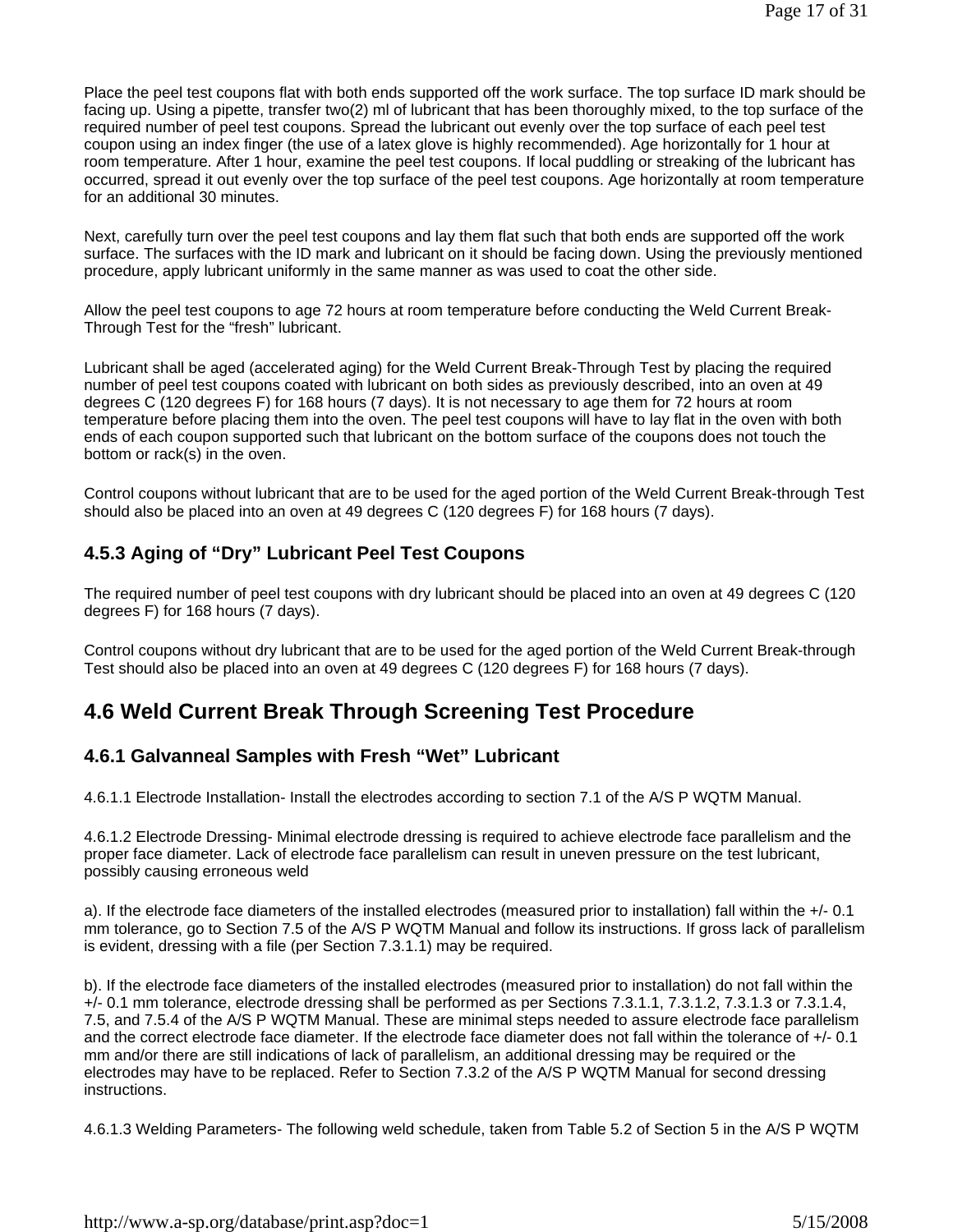Manual, shall be used:

Electrode Force: 2.2 kN (495 lbs.) Squeeze Time: Adjust as needed to ensure force is greater than or equal to 98% of static force value at initiation of welding current. Weld Time: 12 cycles Hold Time: 90 cycles Cooling: 4.0 l/min Weld Current: The following default initial welding current is taken from Table 8.3.1 of Section 8.3 in the A/S P WQTM Manual- 6 kA for galvanneal. Allowable % heat or % current settings on the weld control shall be greater than or equal to 60% and less than or equal to 92%.

4.6.1.4 Electrode-Face and Weld-Size Stabilization Procedure- It is not necessary to condition the electrodes for the Weld Current-Break-Through Test.

4.6.1.5 Determination of the Current Break-Through Test Current (ICBT) for Galvanneal Samples- The welding current that is to be used to weld the Current Break-through samples is designated as ICBT. ICBT is defined as the current that produces a weld siz

After completion of electrode installation and electrode dressing, one single-weld galvanneal peel test sample (see Figure 1) without lubricant shall be welded at approximately 6 kA. Use Code C orientation throughout the Current Break-through Test (Refer to Figure 5.5.1 in the A/S P WQTM Manual). This weld is then peel-tested and measured using standard A/S P procedures (see appropriate sub-sections of Section 5 in the A/S P WQTM Manual). Determine whether a) or b) applies and follow their instructions.

a) If this weld exhibited no expulsion and is smaller than the face diameter of the electrodes, the current is to be increased in increments of approximately 100 amperes, and another single-weld galvanneal peel test sample without lubricant shall be welded and tested until the mean button size equals the electrode-face diameter or expulsion is attained.

b) If this weld exhibited expulsion, the current is to be decreased in increments of approximately 100 amperes, and one single-weld galvanneal peel test sample without lubricant shall be welded and tested until a no-expulsion weld is obtained.

Using the definition for ICBT, examine the data from a) or b) and determine the ICBT current to be used for the galvanneal portion of the Current Break-through Test.

#### **4.6.1.6 Welding the Galvanneal Current Break-Through Samples- Set the welding current to ICBT determined in step 4.6.1.5 above. Enable the print feature on the Weldscope WS20.**

4.6.1.6.1 Make one weld on each of five single-weld galvanneal peel control samples without lubricant. A weldscope printout (see Figures 4.2 & 4.3) should be recorded for each of these welds. These control samples are used to establish the typical current trace or output for the machine being used so that the electrical characteristics of the machine's current output do not affect the analysis of the current data of the test material.

4.6.1.6.2 Make one weld on each of ten single-weld galvanneal peel samples with lubricant (see Figure 4.1). A weldscope printout should be recorded for each of these welds.

4.6.1.6.3 Weld a stackup of four galvanneal control coupons without lubricant and record a weldscope printout.

4.6.1.6.4 Repeat 4.6.1.6.3 using galvanneal coupons with lubricant.

4.6.1.6.5 Weld a stackup of three galvanneal control coupons without lubricant and record a weldscope printout.

Repeat 4.6.1.6.5 using galvanneal coupons with lubricant.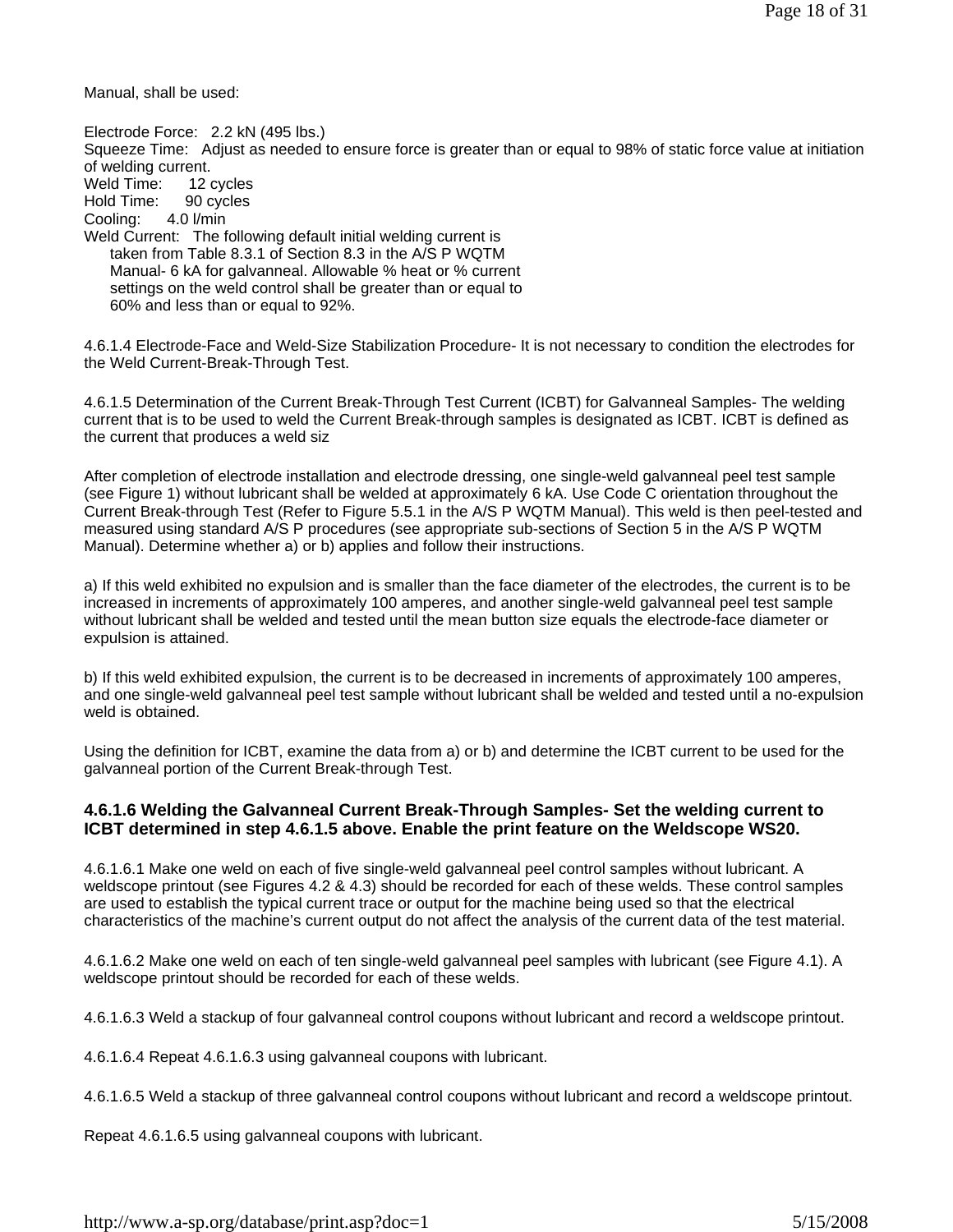

#### 6 7.02KA  $120°$  $\overline{\overline{2}}$ 7.15KA 1229 7.04KA  $120^o$ 8 7.18KA 120° 7.15KA  $120°$ 9 7.29KA  $122°$ 7.18KA  $120°$  $122^{\circ}$  $10$ 7.31KA 7.20KA  $120°$ EFCT CUR. ್ಲ 7.03KA 12,30KA PEAK CUR. ٠ CNDT ANGLE =  $121^\circ$ DEVIATION =  $-29\%$ WELD TIME =  $10.0$  CY

#### **4.6.2 Galvanized Samples with Fresh "Wet" Lubricant**

4.6.2.1 Section 4.6.1 of this Procedure is repeated, using galvanized steel instead of galvanneal. Start with Section 4.6.1.1- Electrode Installation. After completion of electrode installation and electrode dressing, start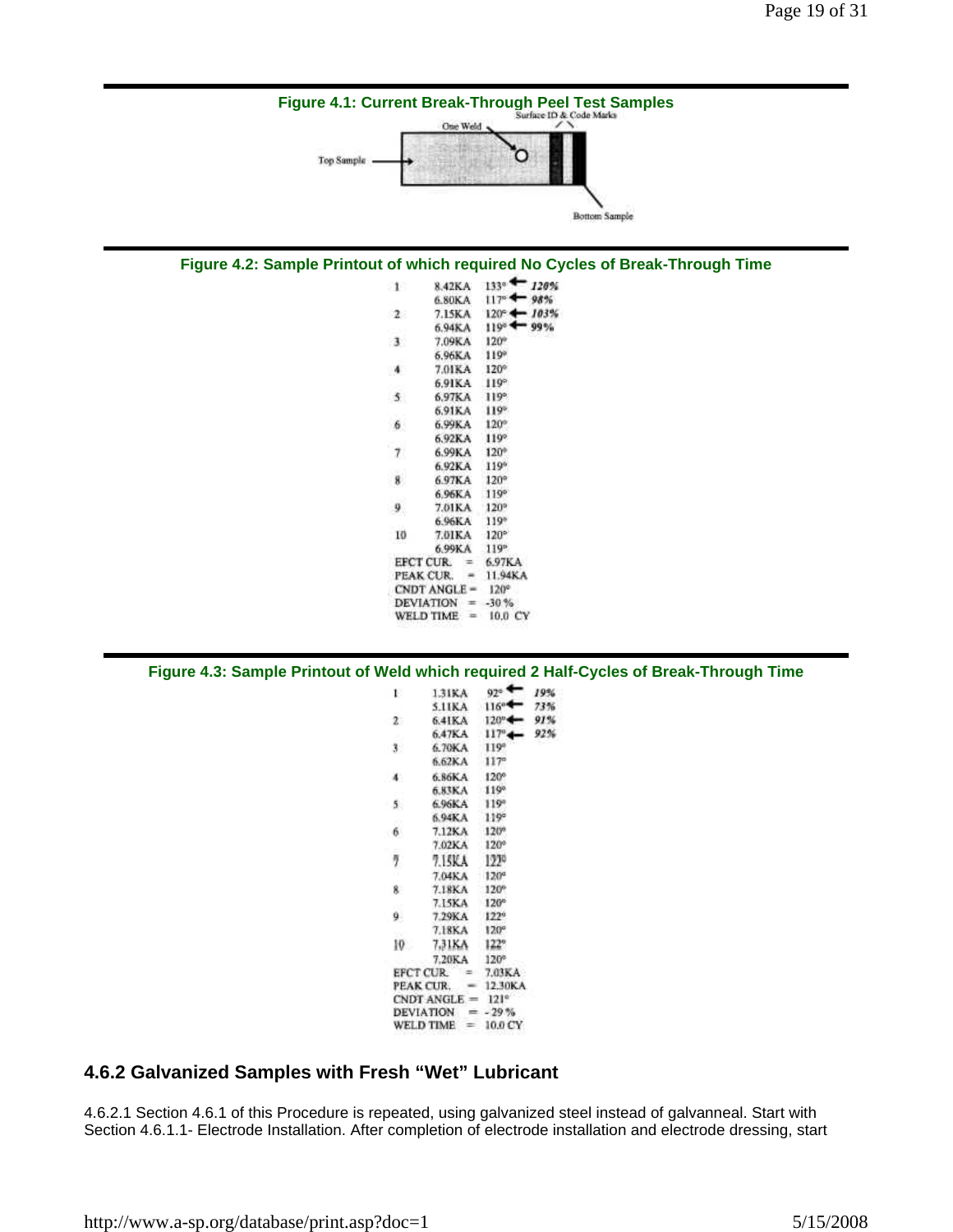welding a single-weld galvani

### **4.6.3 Galvanneal Samples with Aged "Wet" Lubricant**

4.6.3.1 Remove the galvanneal control coupons without lubricant and galvanneal coupons with lubricant from the oven after 168 hours (7 days) accelerated aging and allow to cool to room temperature. Perform this test by following Section 4.6.1 except that

#### **4.6.4 Galvanized Samples with Aged "Wet" Lubricant**

4.6.4.1 Remove the galvanized control coupons without lubricant and galvanized coupons with lubricant from the oven after 168 hours (7 days) accelerated aging and allow to cool to room temperature. Perform this test by following Section 4.6.1 except that

#### **4.6.5 Fresh Dry Lubricant**

4.6.5.1 Electrode Installation- Install the electrodes according to Section 7.1 of the A/S P WQTM Manual.

4.6.5.2 Electrode Dressing- Refer to Section 4.6.1.2 of this Procedure.

4.6.5.3 Welding Parameters- The following weld schedule shall be used (refer to Section 5.2 of the A/S P WQTM Manual):

Electrode Force: Obtain from Table 5.2 depending on sheet metal thickness. Squeeze Time: Adjust as needed to ensure force is greater than or equal to 98% of static force value at initiation of welding current. Weld Time: Obtain from Table 5.2 depending on sheet metal thickness. Hold Time: 90 cycles Cooling: Obtain from Table 5.2 depending on sheet metal thickness. Weld Current: Use the Default Initial Welding Current from Table 8.3.1 of Section 8.3 in the A/S P WQTM Manual depending on the dry lube substrate. Allowable % heat or % current settings on the weld control shall be greater than or equal to 60% and less than or equal to 92%.

4.6.5.4 Electrode-Face and Weld-Size Stabilization Procedure- It is not necessary to condition the electrodes for the Weld Current-Break Through Test.

4.6.5.5 Determination of Current Break-Through Test Current (ICBT ) - Refer to Section 4.6.1.5 of this Procedure. Use the peel test coupons without dry lubricant. Start welding at the default initial welding current.

4.6.5.6 Welding the Dry Lubricant Current Break-Through Samples - Refer to Section 4.6.1.6 of this Procedure. Use substrate peel test coupons for control samples and substrate with dry lubricant peel test coupons as appropriate.

#### **4.6.6 Aged Dry Lubricant**

Remove the substrate control coupons without lubricant and the substrate with dry lubricant coupons from the oven after 168 hours (7 days) accelerated aging. Allow to cool to room temperature. Perform the test by following Section 4.6.5 of this Procedure except that the aged coupons will be used.

#### **4.6.7 Analyzing the Welding Current Data**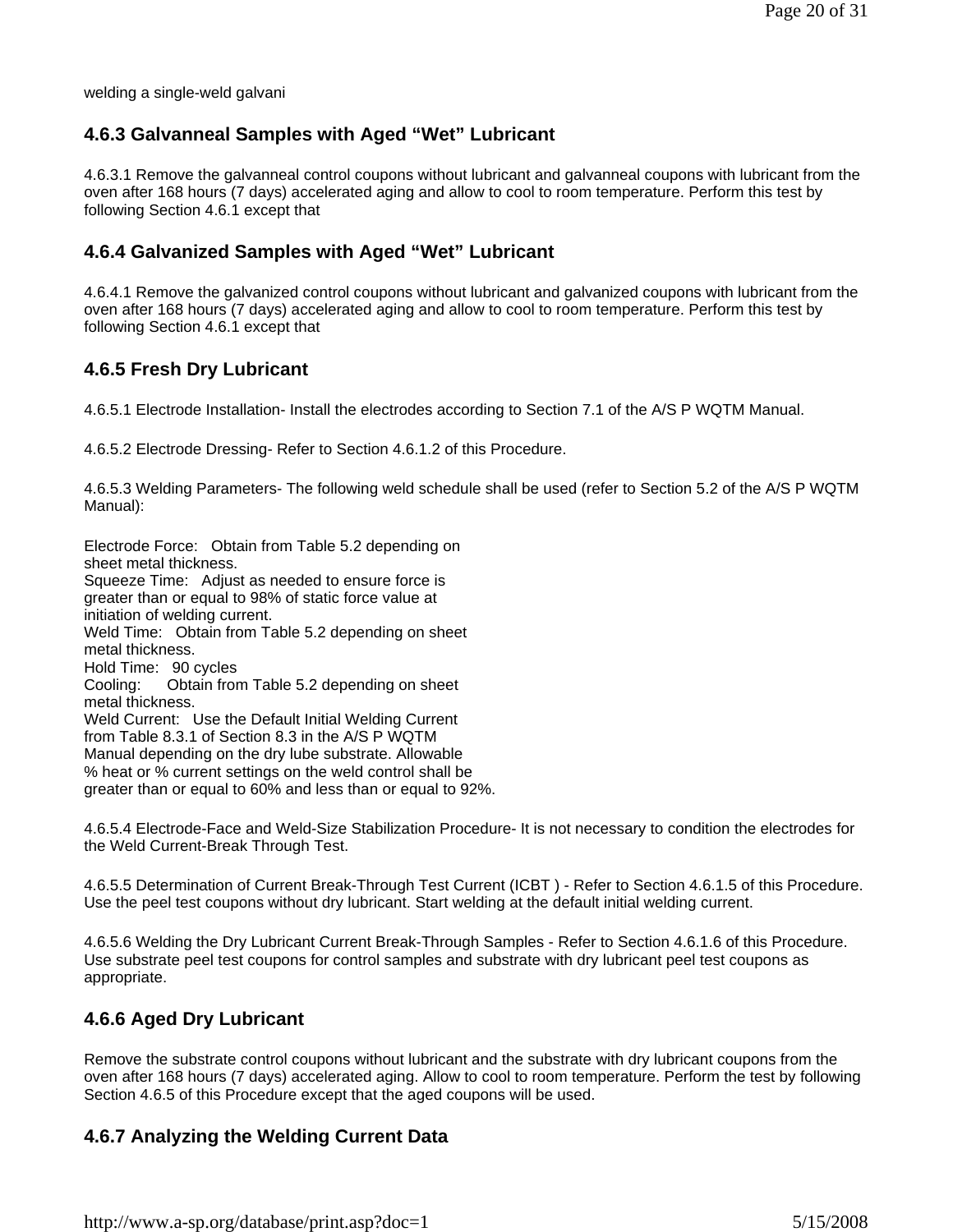Using the WS20 printout or strip chart trace for each weld of the test and control materials, calculate the percentage that each half cycle's current is of the mean (effective) current. If it is obvious that the percentage exceeds the minimum current break-through threshold of 90% of the mean (effective) current after several halfcycles, there is no need to calculate the percentage for the remaining half cycles. Each half-cycle that is below the 90% limit is considered not to have achieved current break-through. Count, sum and record the number of halfcycles that are below the 90% minimum for each weld.

Examples of typical WS20 print outputs for two welds and the first four half-cycle percentages are shown in Figures 4.2 and 4.3. Figure 4.2 shows an output for a material where no break-through time was required. The current is already above or nearly 100% of the mean (effective) current (6.97 kA) for each of these half-cycles. Therefore, the current break-through time is 0. Figure 4.3 shows an example where the first two half-cycles do not achieve the minimum threshold of 90% of the mean current. Therefore, the time required to achieve current break-through in this weld is 2 half-cycles.

Unless specified differently by a customer, in order for a wet lubricant to pass, none of the ten galvanneal samples and none of the ten galvanized samples (with fresh and aged lubricant) shall require a current breakthrough time of greater than 1 half-cycle. The control samples (five galvanneal and five galvanized samples- "fresh" and "aged" ) must also meet this criterion.

Likewise, in order for a dry lubricant to pass, none of the ten substrate with dry lubricant samples (with fresh and aged dry lubricant) shall require a current break-through time of greater than 1 half cycle. The control substrate samples (fresh and aged) must also meet this criterion.

NOTE: If the control samples fail and show similar results to the test samples with lubricant, the causes may be the properties of the control material, the instrumentation being used to monitor the welds, the welding machine, and/or operator interpretation of the results. It is the duty of the testing laboratory to ascertain the cause(s) for failure if it is known that the control materials should not fail this test.

### **4.7 Report**

The final report should include the following information:

1. AUTO/STEEL PARTNERSHIP, A/S P-WQET1 WELDING TEST REPORT - Page 1 filled out as appropriate.

2. AUTO/STEEL PARTNERSHIP, TIP IMPRINT DATA SHEET DOPT1- Page 1 filled out as appropriate.

3. Welding Current and Weld Button Data from Determination of the Current Break-Through Test Current ICBT record on AUTO/STEEL PARTNERSHIP, WELDING DATA SHEET. The top section of this form should also be completed.

4. Test Data from Current Break-Through Samples

a. Record Welding Current Data on the AUTO/STEEL PARTNERSHIP, WELDING DATA SHEET. In the Remarks Section, include what is being welded. For example, Galvanneal Peel Control Sample #1 w/o lube (fresh), Galvanneal Test Sample #1 w/ fresh lube, etc.

b. Include weldscope printout for all test welds, including control samples. See Figures 4.2 & 4.3 for examples.

The above mentioned standard data sheets are available in the A/S P Weld Quality Test Method Manual (See Section 4.2 - Reference Document).

# **4.8 Safety**

Test operators shall be made aware of any potential exposure to hazardous and toxic materials during handling and welding tests. Generation of fumes caused by thermal effects on the lubricant during welding may produce fumes that contain substances that cause adverse reactions in humans. It is the responsibility of the testing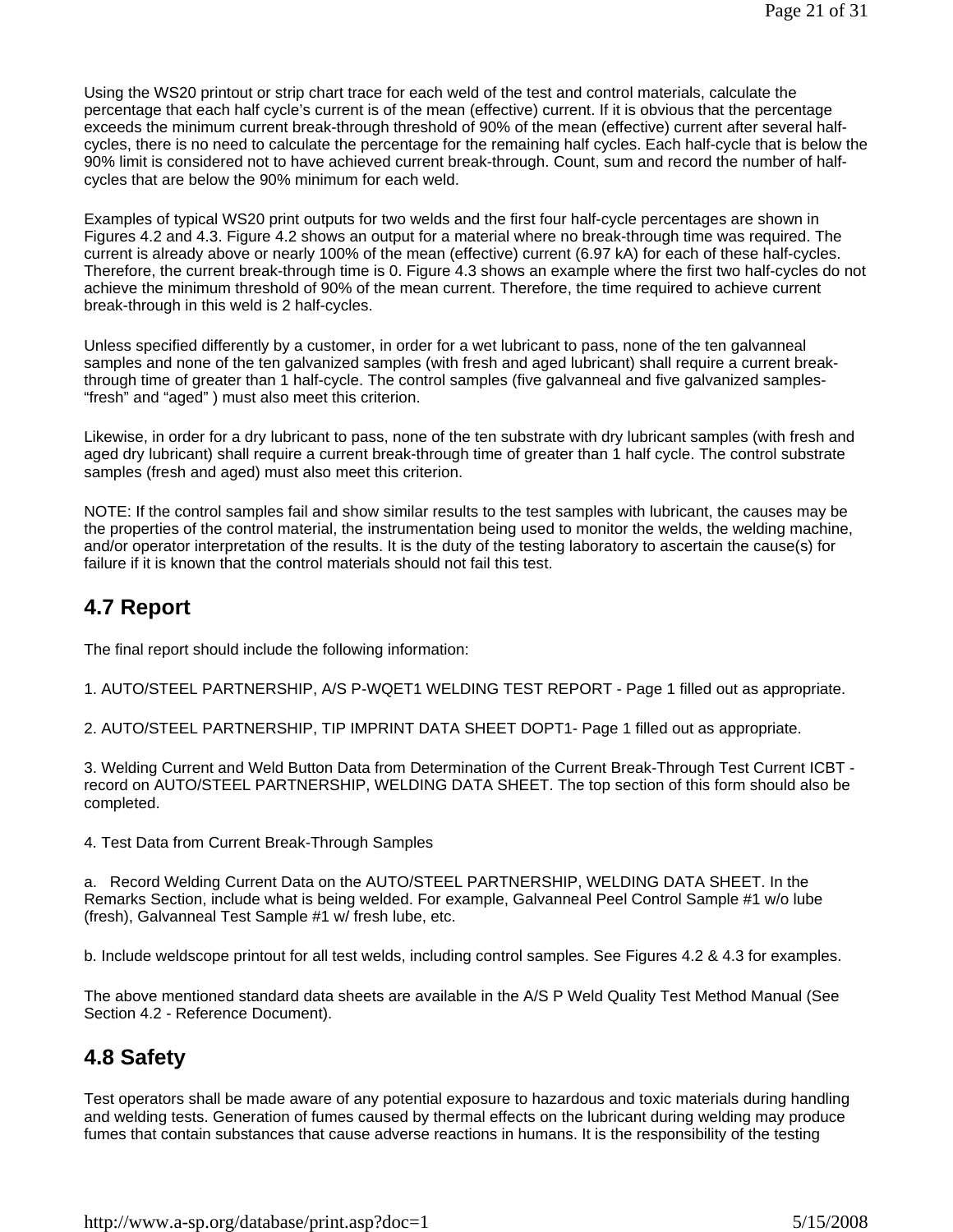laboratory and operator to assure that appropriate safety and health precautions are identified, understood and practiced. Any unusual physiological reactions shall be reported and testing shall cease immediately until the source of the reaction is identified.

### **5.1 Scope**

This test method is to determine the effects of sheet metal forming lubricants (prelubes, mill oils, edge coaters, drawing compounds, flex roll oils and corrosion preventatives) on the phosphate system (cleaning & baths and phosphate coating).

### **5.2 Equipment Required**

5.2.1 Twelve (12) sets [six (6) sets for test lubricant and six (6) sets for control lubricant] 100 x 150 mm test panels for each of the following substrates:

Cold Rolled Steel Electrogalvanized Hot Dipped Galvanize Electrogalvanneal Hot dipped Galvannea

5.2.2 Solvent - Toluene

5.2.3 Draw Bar - #0, and #8 (whichever is appropriate).

5.2.4 Control lubricants: Contact automotive customer to determine controls

5.2.5 Oven, capable of 50 degrees C.

5.2.6 Bottles, 250 ml capacity.

5.2.7 Rack capable of holding test panels vertically with a 25 mm space between panels.

5.2.8 Shield used for indirect water break free (WBF) test. The shield is fabricated from a 150 mm x 150 mm metal test panel. A 12mm hem is formed to allow the shield to be slipped onto the edge of the test panels. The shield is bent at 15 degrees adja

### **5.3 Panel Preparation**

5.3.1 To prepare a mill oil for evaluation follow steps 1, 2, and 6.

5.3.2 To prepare a prelube for evaluation follow steps 1, 3, and 6.

5.3.3 To prepare a draw compound and blankwash for evaluation follow steps 1, 2, 4, 5, and 6.

5.3.4 To prepare a dry film lubricant for evaluation proceed directly to the appropriate test method (no preparation is required).

Step 1 Clean test panels (both sides) using a toluene wipe with the clean lint-free cloth, followed by a toluene rinse.

Step 2 Apply mill oil using #0 draw bar on one side.

Step 3 Apply prelube using #0 draw bar on one side.

Step 4 Place panels in a rack 15 degrees from the vertical position. Age for 24 hours at room temperature. Step 5 Coat panel with draw compound (at recommended dilution) using draw bar #8 over control mill oil. Age horizontally for 45 minutes at room temperature.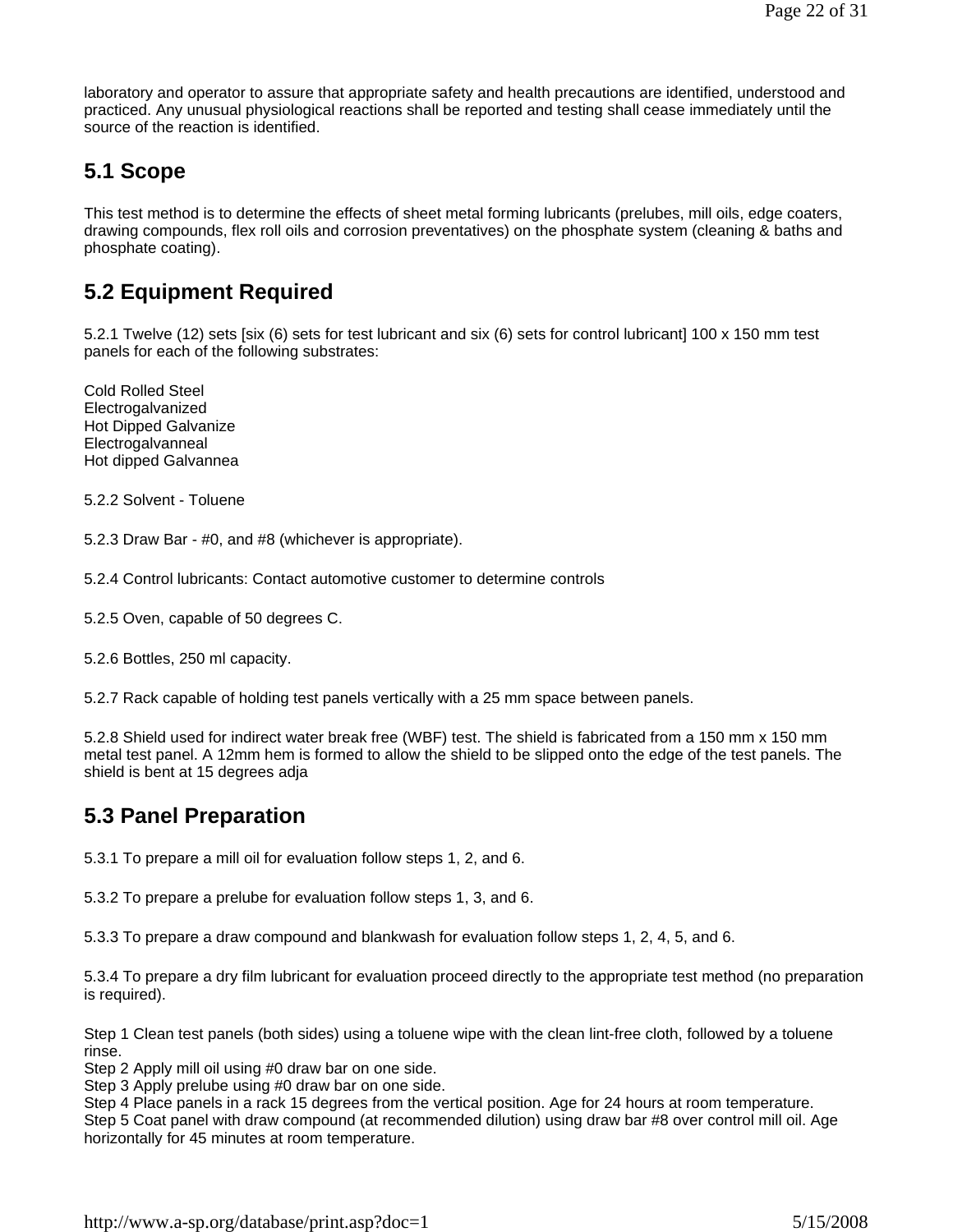Step 6 Place panels in a rack 15 degrees from the vertical position. Allow to age 72 hours at room temperature prior to corrosion test exposure.

NOTE: Space all panels 50 mm apart on racks. The front panel on each rack should be a protective blank.

### **5.3.5 Age the control and test panels in an oven for 168 hours at 50 degrees C.**

### **5.4 Test Procedure**

Four (4) tests are required; water break free, foaming, emulsification and phosphate coating.

### **5.4.1 WATER BREAK-FREE (WBF). The objective is to determine the amount of contamination of the test material that the cleaning stage of an approved phosphate system can tolerate before its performance is effected. The test is performed using two methods**

5.4.1.1 Prepare two fresh cleaner baths. One will be used to evaluate the new lubricant and the other bath for the control product. Run two (2) test and two (2) control panels of each substrate through the respective cleaner baths (Reference 5.5 Cleanin

5.4.1.2 Add 1% of the test and control lubricants by weight to each cleaner bath. Run two (2) test panels of each substrate and rate % WBF. Run two (2) test panels with shields and rate % WBF. Compare degree of foaming with fresh cleaner baths per Sect

5.4.1.3 Add test and control lubricant to contaminate the respective cleaner baths to 2% by weight. Run two (2) test panels of each substrate and rate % WBF. Run two (2) test panels with shields and rate % WBF. Compare degree of foaming with fresh clea

5.4.1.4 All test panels should proceed directly through the remainder of the phosphate process after the % WBF rating (Reference Section 5.4.4).

**Figure 5.1: Test set-up with indirect shield**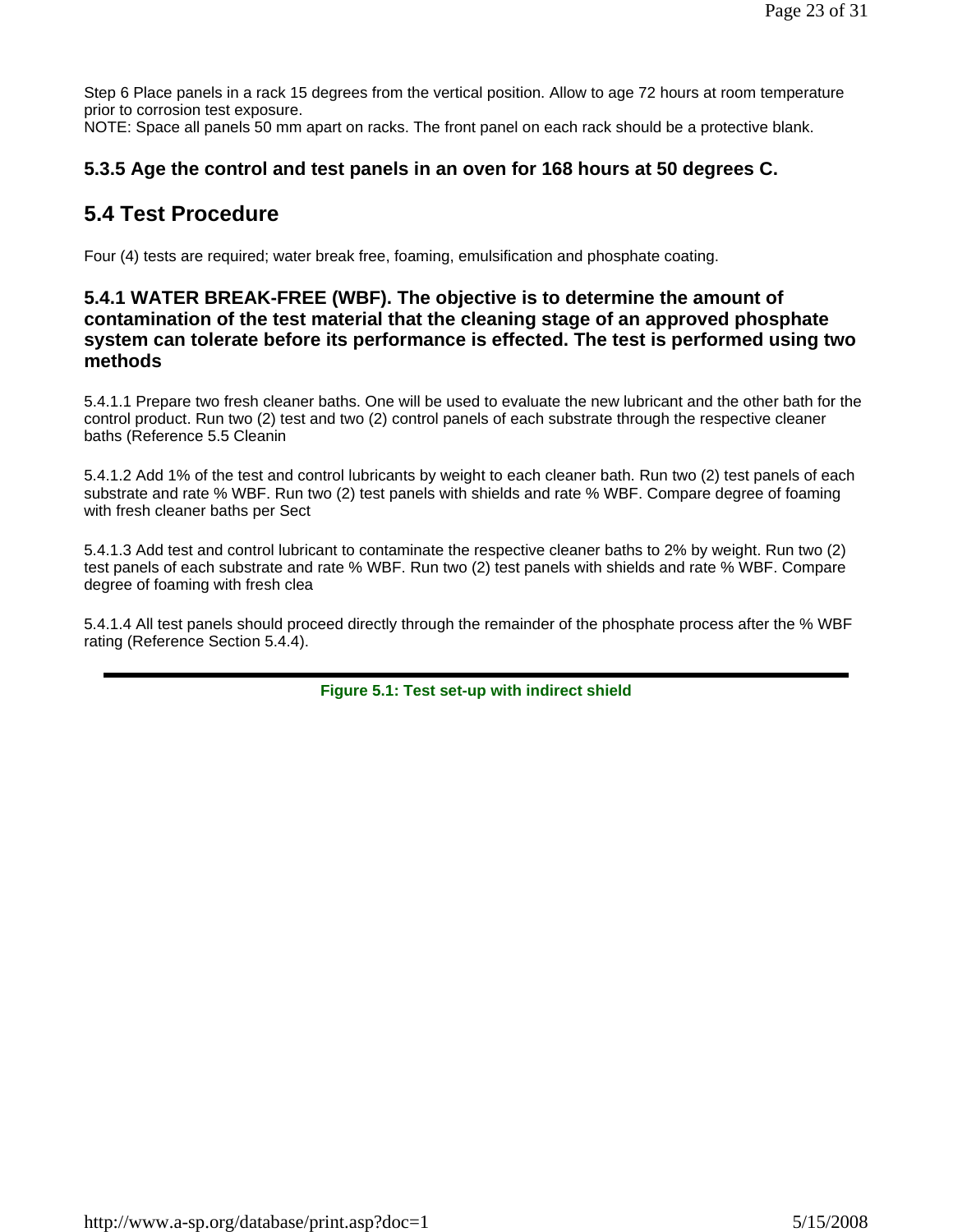

Note: Figure is not to scale

**5.4.2 FOAMING. The objective is to determine the amount of contamination of the test material that the cleaning stage of an approved phosphate system can tolerate before the foaming of the bath will be effected. During the % WBF test (Reference Section** 

Example:

| % CONTAMINATION   TIMES MORE FOAM |  |
|-----------------------------------|--|
|                                   |  |
|                                   |  |
|                                   |  |

#### **5.4.3 EMULSIFICATION. The objective is to determine the rate at which the forming lubricant will separate from an approved phosphate system's cleaning solution.**

5.4.3.1 Preparation of Cleaning Solution. Four concentrations of 1.87, 3.75, 7.5 and 15.0 g/l (0.25, 0.5, 1.0, and 2.0 oz. per gallon).

5.4.3.2 Test Conditions. Add 4 mls of test material (lubricant) to 200 mls of each concentration at 63 degrees C in a 250 ml glass bottle. Holding the bottle vertically, agitate vigorously for 10 seconds.

5.4.3.3 Rate the percent of separation at 5 minutes, 60 minutes and 24 hours.

#### 5.4.3.4 Example: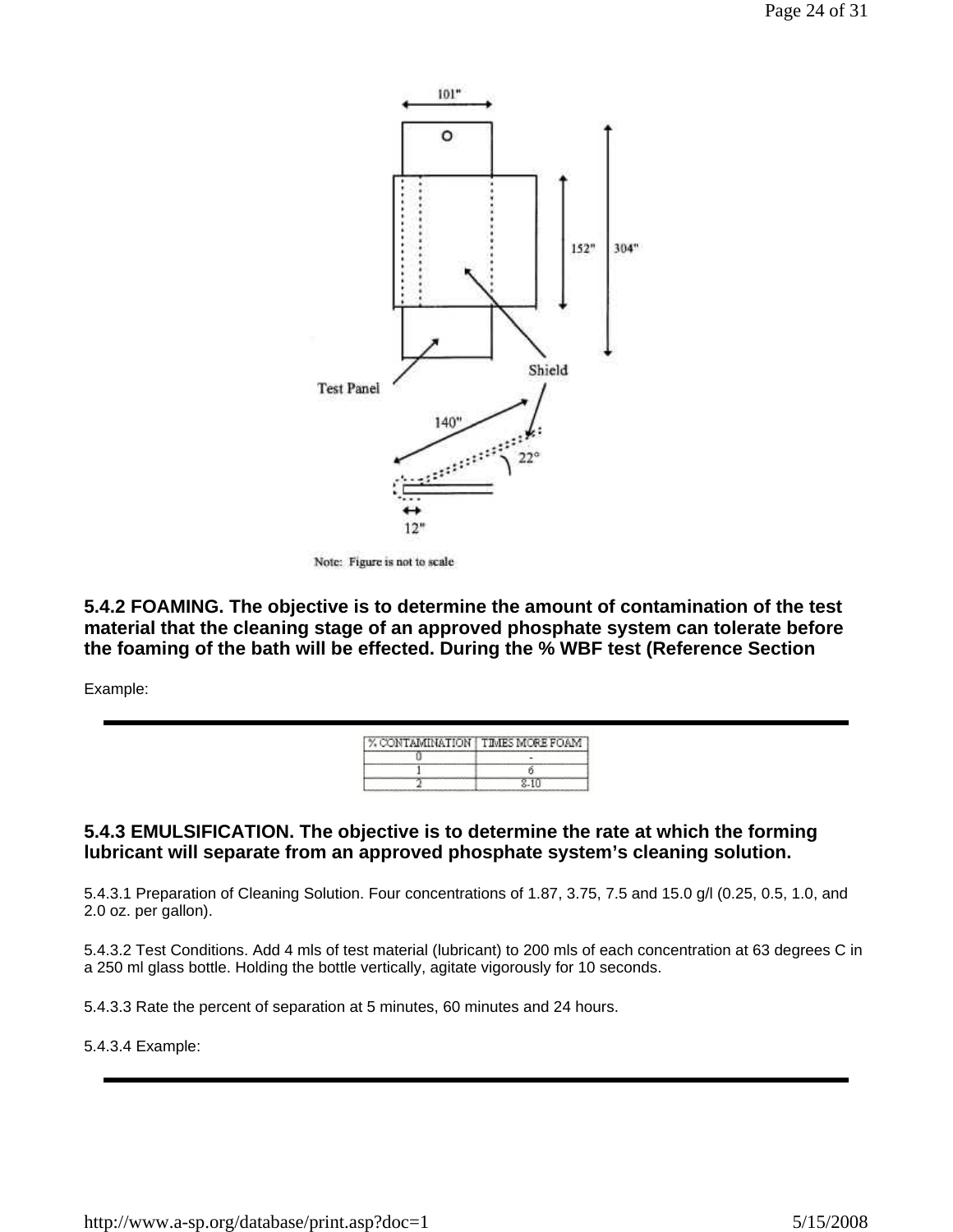| Concentration.<br>aner | MIN        | MIN    | ว.ศ. 146<br>HIR. |
|------------------------|------------|--------|------------------|
| OZGAL                  | 驭          | $\sim$ |                  |
|                        | 100        |        |                  |
|                        | $-$<br>100 |        |                  |
|                        | ۰.         |        |                  |
|                        |            | ٢n     | nn               |

#### **5.4.4 PHOSPHATE The objective of this test is to rate the panels that have been cleaned in the water break-free (%WBF) test for their phosphatability. Treat all the panels from the % WBF test in an approved phosphate bath solution (spray applied or imme**

Immediately after the final water rinse and before drying, these surfaces shall exhibit a continuous water film without mapping.

Prior to rating panels, dry at 100 degrees C for 15 minutes.

The dried phosphate coating shall be evaluated for uniformity/mapping on all substrates.

Photographs are taken at 200X and 1000X magnification with a scanning electron microscope to evaluate coating continuity and crystal size (no visible voids are permitted in the applied coating).

Crystal Size:

 Small………………….3 - 6 microns Medium……………….5 - 12 microns Large…………………. > 12 microns

Coating Weights Cold Rolled Steel Electrogalvanized Hot Dipped Galvanized Electrogalvanneal Hot Dipped Galvanneal

Units g/m2 (per side)  $1.1 - 2.7$ 1.6 - 3.3 1.6 - 3.3 2.2 - 3.8

2.2 - 3.8

# **5.5 Mapping**

Run samples through an approved electrodeposition bath and evaluate samples for mapping after electrocoating.

### **5.6 Cleaning and Phosphate Process**

5.6.1 For a general cleaning and phosphate sequence, contact your in-plant Phosphate Supplier.

### **6.1 Scope**

This test method is designed to determine the effects of sheet metal processing fluids (corrosion preventatives, drawing compounds, edge coaters, flex roll oils, mill oils, and prelubes) on the Electrocoat system.

### **6.2 General Equipment**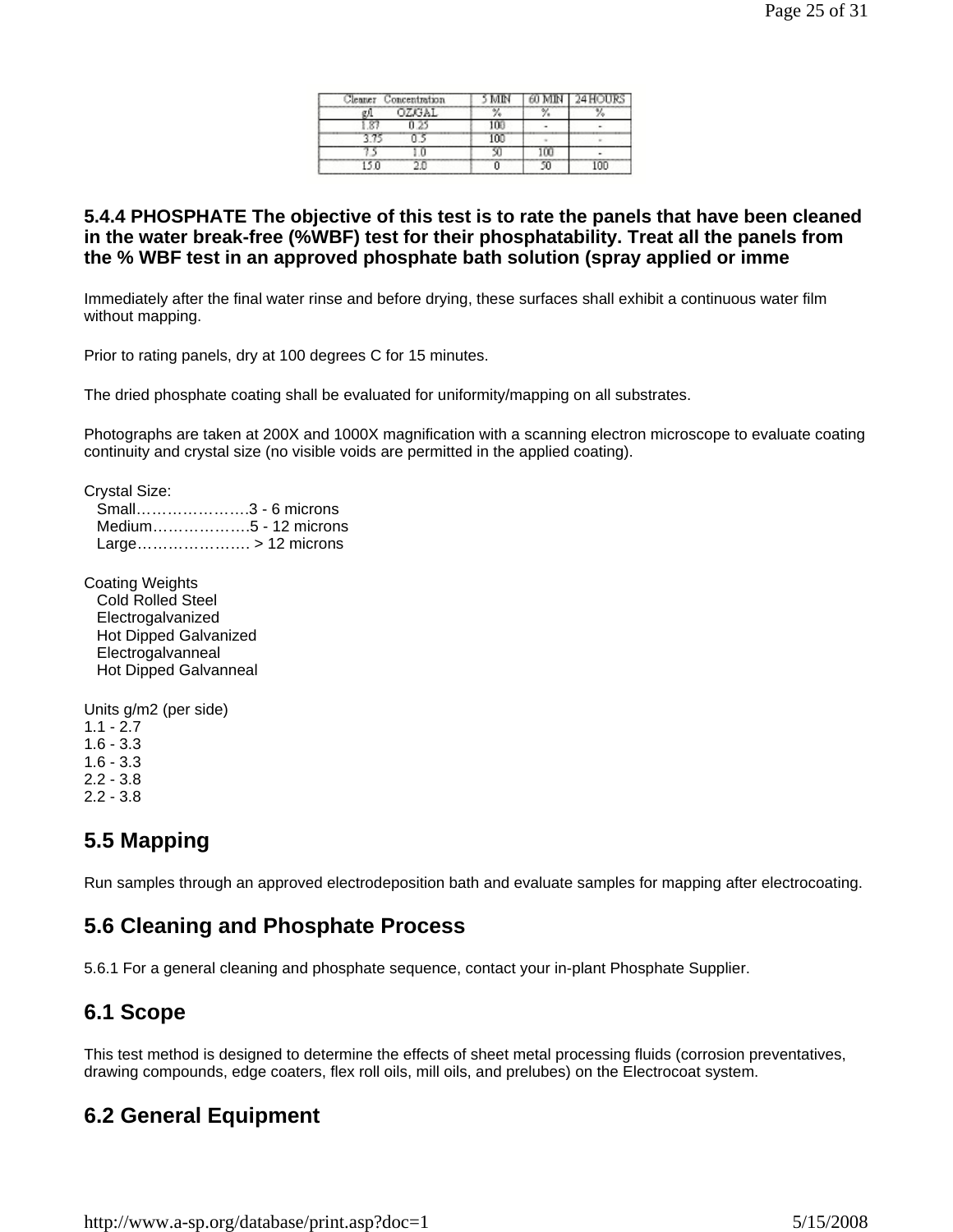6.2.1 Appropriate sized oven capable of maintaining 182 degrees C

6.2.2 Micropipette with disposable tips capable of delivering 15 microliters and 140 microliters (+/-0.5 microliters)

6.2.3 Kimble Opticlear clear 0.75 ml glass vial (code no. 60831D-830)

6.2.4 Round, unlined metal cans approximately 4 liters in size

6.2.5 200 mm x 200 mm square 100 X 100 mesh aluminum screens

6.2.6 100 mm x 100 mm square 6.35 mm (1/4") grid wire cloth

### **6.3 Test Materials**

6.3.1 Uncontaminated control Electrocoat bath materials. Contact customer to determine controls prior to initiating testing.

6.3.2 100 mm x 125 mm zinc phosphated cold rolled steel test panels

6.3.3 Control and Test Lubricant; Contact customer to determine control lubricant prior to initiating testing

### **6.4 Test Set-Up**

Run the procedure below excluding the test material (Step 6.5.4) to establish base line data.

### **6.5 Test Procedure**

6.5.1 Preheat oven to 182 degrees C

6.5.2 Electrocoat three (100 mm x 125 mm) panels for each test, control, and base line evaluation at temperature and voltage required to produce appropriate film build.

6.5.3 Let panels air dry for a minimum of five minutes.

6.5.4 Add 15 microliters of test material into the bottom of each of three vials and 15 microliters of control material into the bottom of each of three vials. (exterior of pipette must be wiped clean before delivery to vial)

6.5.5 Add 140 microliters of deionized water to each of six vials (exterior of pipette must be wiped clean before delivery to vial).

6.5.6 Place one electrocoated panel onto the bottom of each of the six one gallon cans.

6.5.7 Place a vial, upright, onto the center of each of the six panels.

6.5.8 Place the cans, with panels and vials, into the preheated oven and cover each can with 200 mm x 200mm square screen (minimize time with oven door open).

6.5.9 Bake for 10 minutes at 182 degrees C.

6.5.10 Remove cans from oven and let them cool.

6.5.11 Remove panels from cans and discard vials.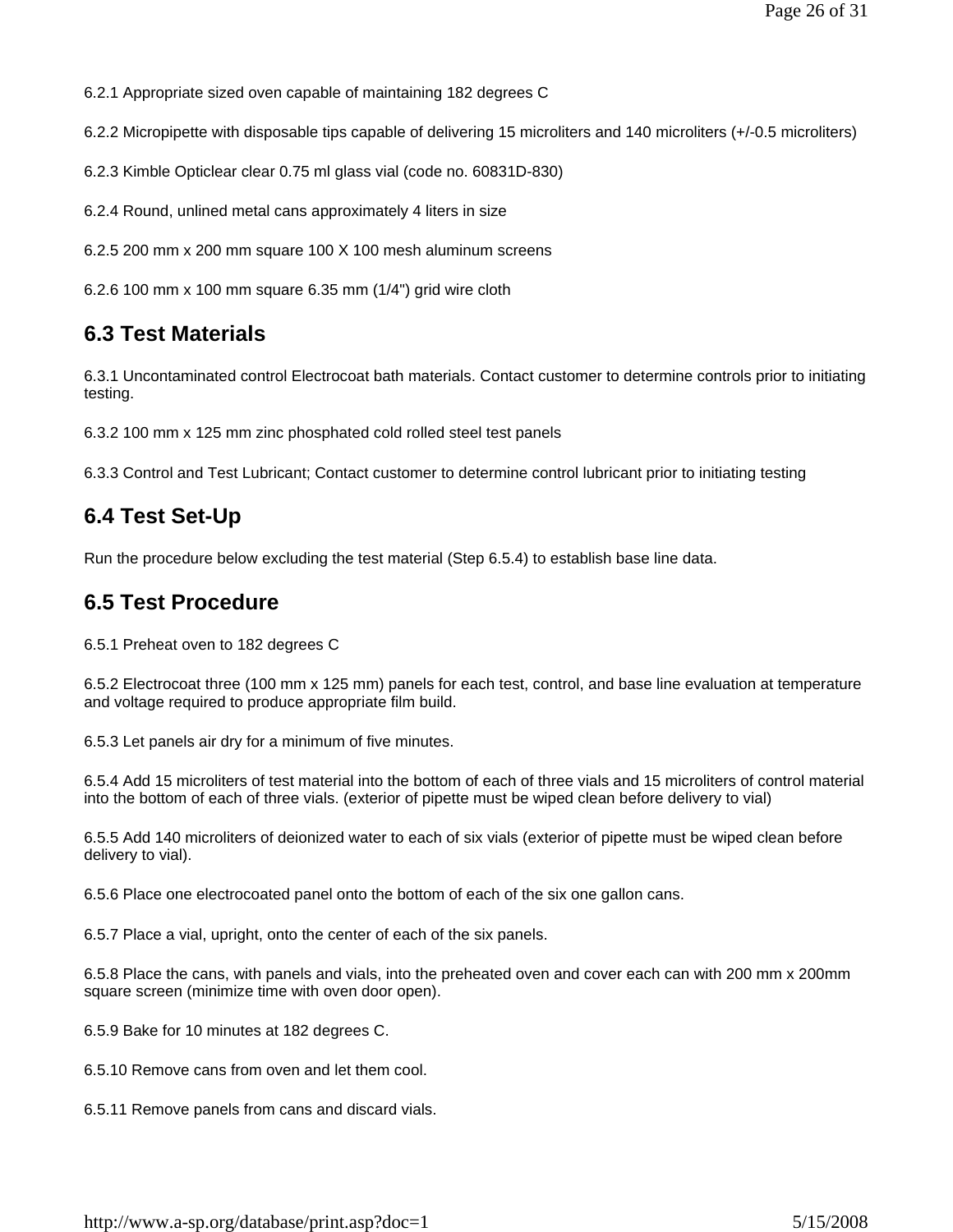# **6.6 Evaluation and Results**

6.6.1 Place a 100mm x 100mm square wire cloth over panel, centering the screen over vial mark.

6.6.2 Count every screen square in which a crater lies. (disregard the vial mark)

6.6.3 Calculate the percentage of squares with craters.

6.6.4 Rate each panel according to the following scale:

 $A = 0 - 10%$ B=11 - 20% C=21 - 40% D=41 - 80% E= greater than 80%

### **6.7 Report**

6.7.1 Report the range of results for all three panels for the test and control materials. If the individual results for the three replicate panels span three or more categories, repeat the test and report the final rating based only on the second test r

6.7.2 Note the type of craters present, for example: pinpoint only, clusters noted, and/or fish eyes noted.

### **6.8 Safety**

This method may involve hazardous materials, operations, and equipment. This method does not propose to address all the safety problems associated with its use. It is the responsibility of the user of this method to establish appropriate safety and health practices and determine the applicability of regulatory limitations prior to use.

### **7.1 Scope**

This test procedure describes a method to evaluate new metal forming lubricants, including mill oils, drawing compounds, blank washers, prelubes, and dry film lubricants, to determine a minimum level of compatibility with adhesives and sealers currently in use by automotive manufacturers. This procedure does not substitute for the approval process for lubricants, but is only an abbreviated test for establishing feasibility.

This procedure has two Phases, initial and environmental. Evaluate the initial data before proceeding to Phase 2.

Confirm control materials prior to initiating tests.

### **7.2 Referenced Standards**

ASTM D1212 S'E J1523 ASTM D5573 ASTM D4147 ASTM D1876 ISO 10365

### **7.3 Equipment**

7.3.1 Universal tensile test machine

7.3.2 Air circulating oven, capable of maintaining temperature at +- 2 degrees C.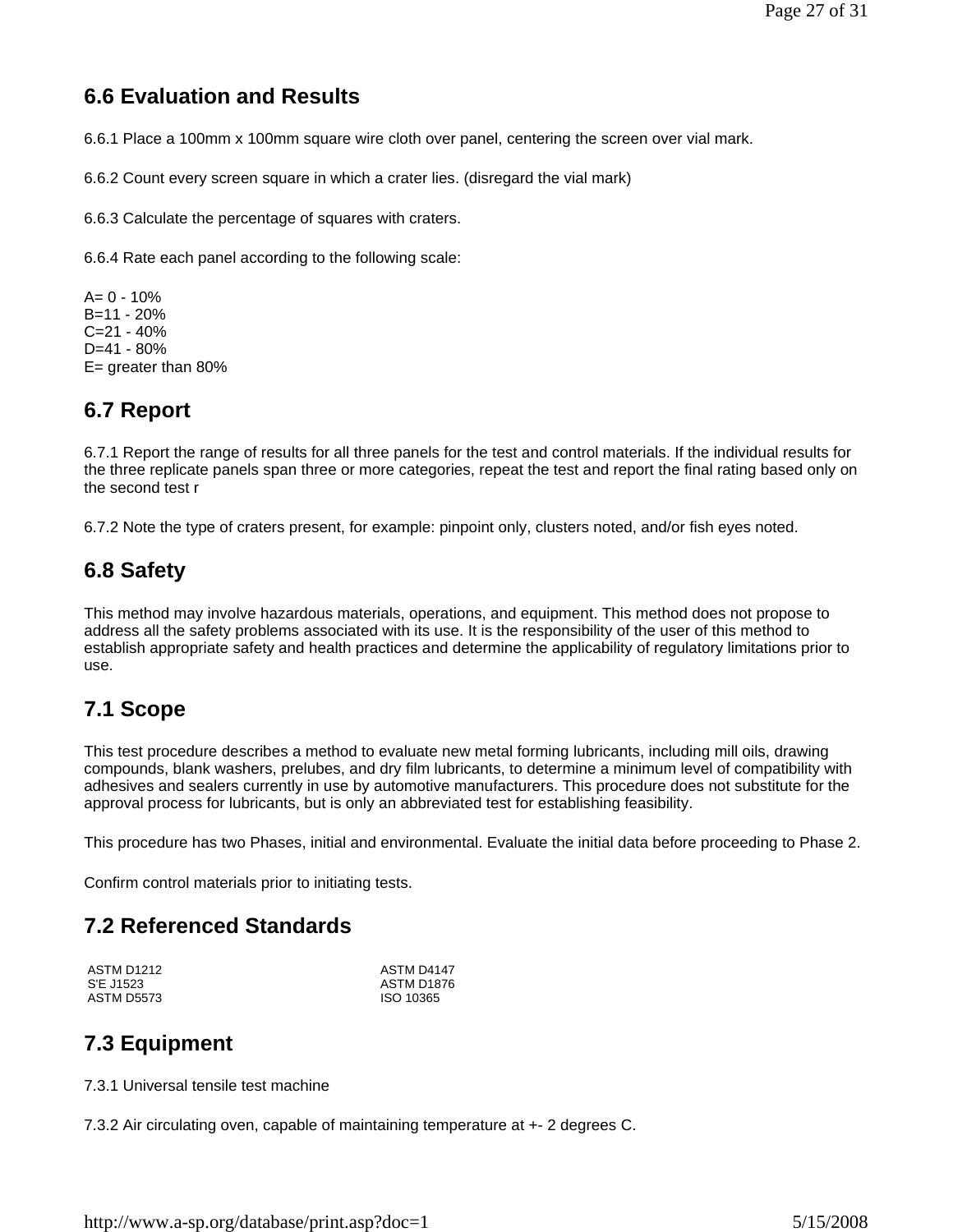7.3.3 #0 Draw bar or equivalent. Typical applied coating weight is 3 - 6 g/m2 per side Actual range is lubricant formulation specific.

7.3.4 #8 Draw bar or equivalent. Typical applied coating weight is 13 - 19 g/m2 per side. Actual range is lubricant formulation specific.

7.3.5 0.25 mm diameter glass beads

7.3.6 1.0 mm diameter stainless steel wire

7.3.7 25 mm binder clips

7.3.8 Analytical balance.

### **7.4 Test Materials**

#### **7.4.1 Test Panels**

7.4.1.1 25 X 100 X 0.8 mm 60/60 hot dipped galvanized minimum spangle free steel

7.4.1.1 25 X 100 X 0.8 mm A40, two-sided galvanneal steel

7.4.1.3 25 X 300 X 0.8 mm 60/60 hot dipped galvanized, minimum spangle free steel

7.4.1.4 25 X 300 X 0.8 mm A40, two-sided galvanneal steel

7.4.1.5 100 X 150 X 0.8 mm 60/60 hot dipped galvanized, minimum spangle free steel.

7.4.1.6 100 X 150 X 0.8 mm A40, two-sided galvanneal steel.

7.4.2 CONTROL LUBRICANTS. - Contact customer to confirm control lubricant selection prior to initiating tests.

7.4.3 CONTROL ADHESIVES. - Contact customer to confirm control adhesive selection prior to initiating tests.

7.4.4 CONTROL SEALERS. - Contact customer to confirm control sealer selection prior to initiating tests.

#### **7.4.5 MISCELLANEOUS**

7.4.5.1 Toluene.

7.4.5.2 Clean lint-free wiping cloth.

7.4.5.3 Candidate lubricant.

### **7.5 Test Sample**

#### **7.5.1 Test Sample Preparation**

Clean test panels using a toluene wipe with the clean lint-free wiping cloth, followed by a toluene rinse.

NOTE: Do not clean dry film lubricant test panels - use as received.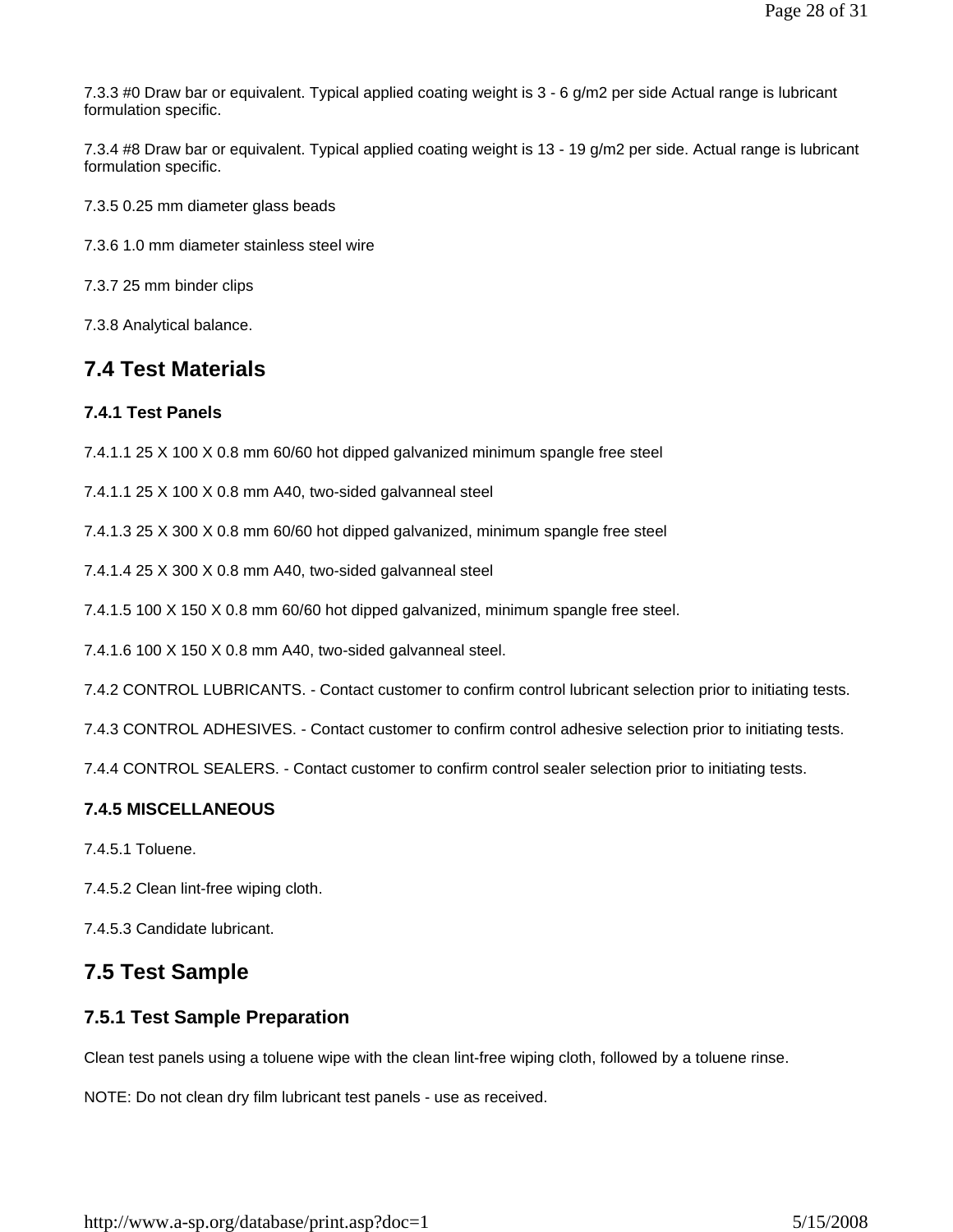### **7.5.2 Apply control lubricants as follows, using the procedure for the draw bar described in ASTM D4147. Use draw bars specified or as appropriate to obtain the specified coating weight.**

Control drawing compound #1, draw bar #8, over control mill oil, draw bar #0.

Control drawing compound #2, draw bar #8, over control mill oil, draw bar #0.

Control pre-applied lubricant, draw bar #0.

No lubricant.

#### **7.5.3 Apply candidate lubricant at the lowest recommended dilution (i.e.., highest percent solids), if any, according to the appropriate type, using the procedure for the draw bar described in ASTM D4147. Report actual dilution. Use draw bars specified**

Drawing Compound:

Candidate lubricant, draw bar #8, over control mill oil, draw bar #0

Blank Wash:

Candidate lubricant, draw bar #8, over control mill oil, draw bar #0

Mill Oil:

Control drawing compound #1, draw bar #8, over candidate lubricant, draw bar #0.

Control drawing compound #2, draw bar #8, over candidate lubricant, draw bar #0.

Pre-applied Lubricant:

Candidate lubricant, draw bar #0

Dry Film Lubricant:

Candidate lubricant, pre-applied to metal by steel mill or roll coater at maximum production coating weight recommended by supplier and OEM. Report actual coating weight.

NOTE: Lab application of dry film lubricant may be acceptable if agreed upon by supplier and OEM.

**7.5.4 Allow lubricant(s) to air dry horizontally for 2 hours min., 24 hours max.**

**7.5.5 Confirm lubricant coating weight application on three (3) 100 x 150 mm test panels per lubricant/substrate combination using procedure found in 7.6.1 prior to coating test samples.**

**7.5.6 Structural adhesive is applied to one side of one (1) of the 25 x 100 mm test panel to cover the 25 X 12.7 mm overlap area. Sprinkle with less than 1% by weight glass beads to maintain bondline thickness. Mate coupons and clamp. Remove any squeez**

**7.5.7 Pumpable sealer is applied to one side of one (1) of the 25 x 300 mm test panel to cover the 25 x 228 mm bond area. Place three (3) 1.0 x 25 mm wire spacers on test panel. Place the second panel on top and clamp with three (3) binder clips positio**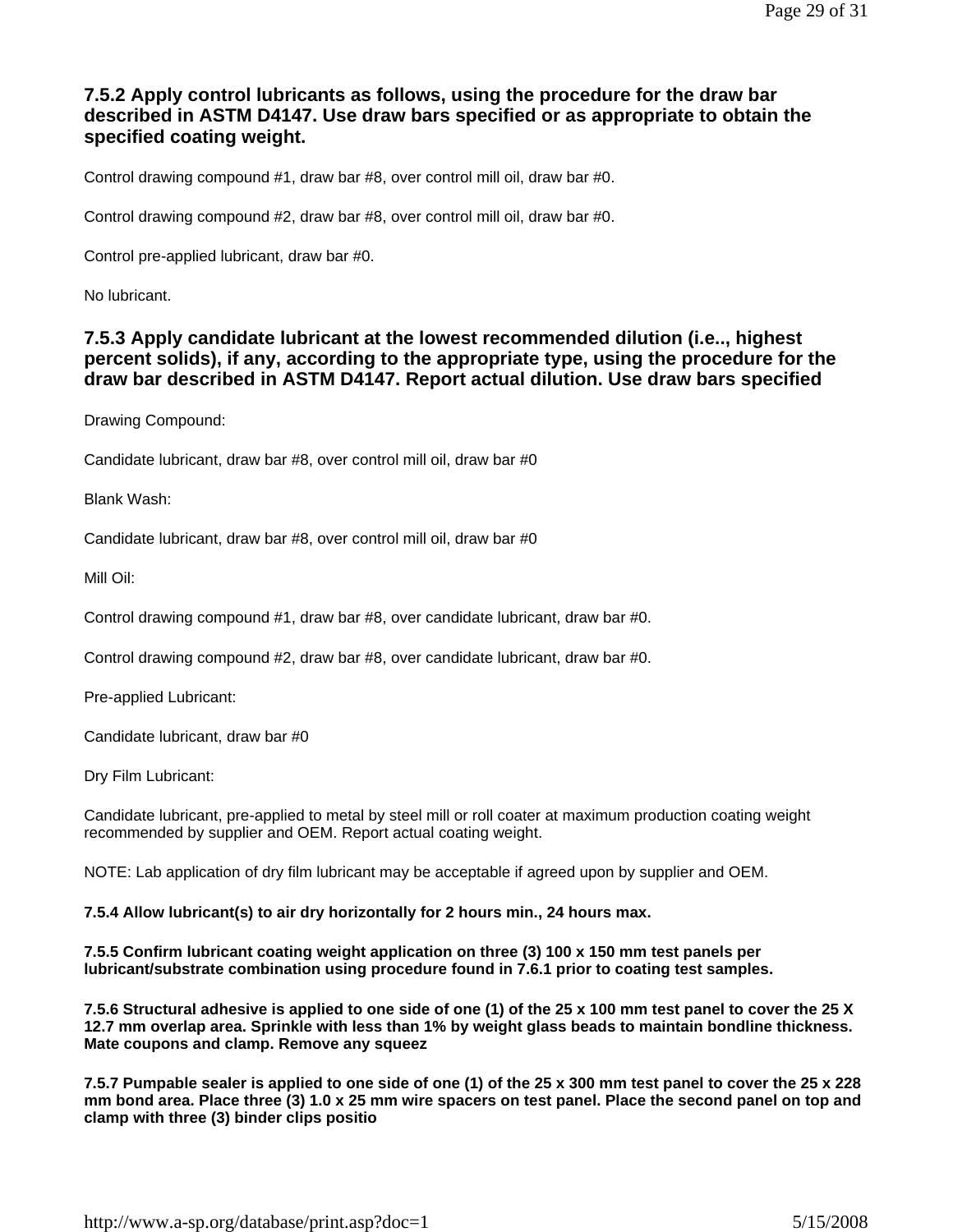**7.5.8 Die cut sealers, apply a 25 x 228 x 1.6 mm, or thickness as supplied, strip.**

**7.5.9 Dwell time for all samples prior to oven cure is 2 hours.**

**7.5.10 Cure single overlap shear and T-peel samples in an air circulating oven for 20 minutes at 180 degrees C oven temperature.**

**7.5.11 Remove clamps. Remove any additional squeeze-out from sealer test samples.**

**7.5.12 Condition sample at ambient for 24 hours minimum.**

### **7.6 Test Procedures**

#### **7.6.1 WEIGH-STRIP-WEIGH TEST METHOD FOR MEASUREMENT OF COATING WEIGHT.**

7.6.1.1 After lubricant application and dry time, weigh the 100 X 150 mm panel to the nearest 0.1 mg on an analytical balance.

7.6.1.2 Degrease coupon using appropriate technique. (see 4.1.1)

7.6.1.3 Reweigh the panel to the nearest 0.1 mg.

7.6.1.4 Calculate lubricant coating weight in g/m2

Coating weight = Weight loss

Total Area

7.6.1.5 Calculate coating weight mean and standard deviation.

#### **7.6.2 STRUCTURAL ADHESIVES - SINGLE OVERLAP SHEAR ADHESION TEST (S'E J1523). Test samples in a universal tensile tester, 12.7 mm/minute pull rate.**

#### **7.6.3 SEALERS - PEEL RESISTANCE OF ADHESIVES (T-PEEL TEST) (ASTM D1876). Test samples in a universal tensile tester, 127 mm/minute pull rate.**

#### **7.6.4 CORROSION CYCLE (PHASE 2). Test after 30 cycles.**

15 minutes salt water immersion (5% salt solution) 1 h + 45 minutes drip dry under ambient conditions 22 h in 50 +- 1 degrees C, 90% RH chamber Condition 1 h min., 24 h max. under ambient conditions prior to testing.

### **7.7 Evaluation and Results**

SINGLE OVERLAP SHEAR TEST. Determine individual peak loads, average peak load, standard deviation, and failure mode, as defined in ISO 10365 or ASTM D5573.

T-PEEL TEST. Determine maximum, minimum, and average peel load, as defined in ASTM D1876, with five (5) equally spaced measurements. Record failure mode as defined in ISO 10365 or ASTM D5573.

### **7.8 Report (Including the following:)**

7.8.1 Complete identification of the candidate and control lubricants, adhesives, substrates, and sealers: manufacturer, roll coater, product code, lot number, tested concentration or dilution, etc.